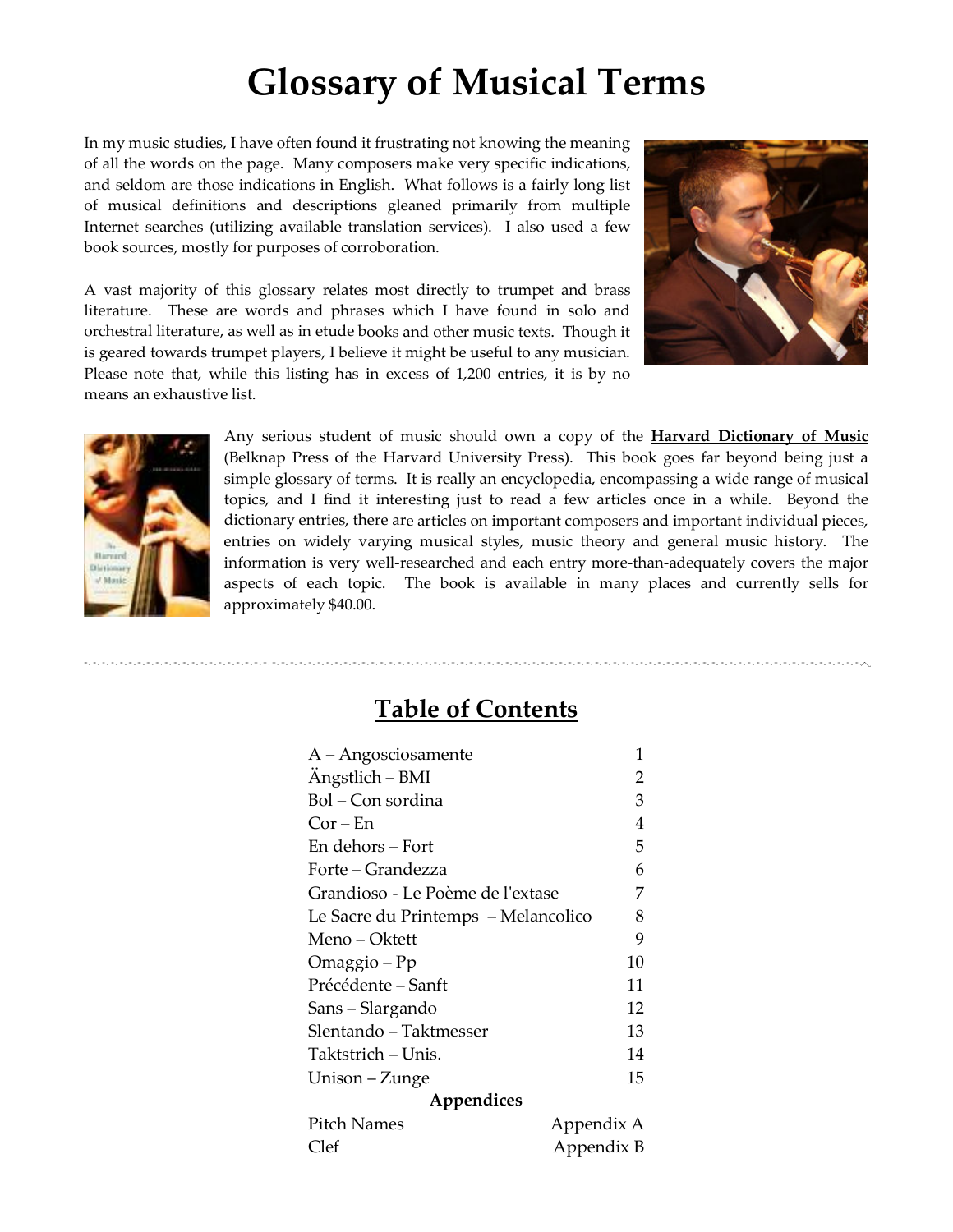<span id="page-1-0"></span>**A** [It.]: Article meaning to, at, for, in, in the style of, per. **À** [Fr.]: Article meaning to, at, for, in, in the style of, per. **A beneplacito** [It.]: At the performerʹs pleasure. **A capella** [It.]: Performed without instrumental accompaniment. **A due** [It.]: (or a2) Intended as a duet; for two voices or instruments. **À la** [Fr.]: To the, at the; or in the manner of. **A piacere** [It.]: At the perfomerʹs pleasure. **A tempo** [It.]: Return to original tempo after some deviation from it. **À volonté** [Fr.]: At the performer's pleasure. **a2** [It.]: (or a due) Intended as a duet; for two voices or instruments. **Ab** [Ger.]: Off, as with a mute. **Abandonné** [Fr.]: With abandon, without restraint. **Abbandonatamente** [It.]: With abandon, without restraint. **Abbellimento** [It.]: Ornament. **Aber** [It.]: But. **Abnehmend** [Ger.]: (dim.) Decreasing in volume. **Absetzen** [Ger.]: Seperated, articulated. **Abtossen** [Ger.]: Detached. **Accarezzévole** [It.]: Expressive and caring; sweetly. **Accelerando** [It.]: (accel.) Becoming faster; faster. **Accelerato** [It.]: (accel.) Becoming faster; faster. **Accentato** [It.]: Marked, stressed, emphasized. **Accompagnato** [It.]: Accompanied. **Accusé** [Fr.]: Marked, stressed, emphasized. **Ad libitum** [Lat.]: At the performer's pleasure; sometimes means a passage may be omitted. **Adagietto** [It.]: Slightly faster tempo than adagio; slow tempo, but less somber than adagio. **Adagio** [It.]: Slow tempo. **Adagissimo** [It.]: Extremely slow tempo. **Addolorato** [It.]: Pained, afflicted. **Affabile** [It.]: Affable, pleasant. **Affannato** [It.]: Anguished. **Affannoso** [It.]: Anguished. **Affectueusement** [Fr.]: Affectionate. **Affettuoso** [It.]: (also Affetuosamente) Affectionate. **Affretanrdo** [It.]: Hurrying. **Agevole** [It.]: Easy, unrestricted. **Aggradevole** [It.]: Pleasing. **Agiatamente** [It.]: Sedate, with ease. **Agiato** [It.]: Sedate, with ease. **Agile** [It.]: Agile. **Agilmente** [It.]: Agile. **Agitato** [It.]: Agitated.

**Agité** [Fr.]: Agitated. **Ähnlich** [Ger.]: Similar, alike. **Airietta** [It.]: A short aria. **Aisé** [Fr.]: With ease. **Al** [It.]: To the, at the; or in the manner of. **Al** [It.]: To the, at the. **Alla** [It.]: To the, at the; in the manner of. **Alla breve** [It.]: At the breve; cut time. **Allant** [Fr.]: Going, stirring, continuing; andante. **Allargando** [It.]: Broadening, becoming slower; sometimes accompanied with increased volume. **Alle** [Ger.]: All. **Alle menschen muessen sterben** [Ger.]: All people must die; Bach chorale reference in Hindemithʹs "Sonata" for Trumpet and Piano. **Allegramente** [It.]: Merry, lively; fast. **Allegretto** [It.]: Slightly slower than allegro. **Allegrissimo** [It.]: Very fast, but slightly slower than Presto. **Allegro** [It.]: (allo) Merry, lively; fast. **Allein** [Ger.]: Alone. **Allentamente** [It.]: Slowing down. **Allentando** [It.]: Slowing down. **Allmählich** [Ger.]: Gradually, little by little. **Als** [Ger.]: Than. **Also sprach Zarathustra** [Ger.]: ʺThus Spake Zarathustra;" major orchestral work (tone poem) by Richard Strauss, inspired by the book of the same name by Friedrich Nietzsche. **Altissimo** [It.]: Very high. **Alto** [It.]: High; usually refers to a particular voice part, higher than tenor, but lower than soprano. **Am** [Ger.]: At the, at that. **Amabile** [It.]: Amiable, likeable. **Amarevole** [It.]: Bitter or bitterly. **Amaro** [It.]: Bitter or bitterly. **Amore** [It.]: Love, lovingly. **Amorevole** [It.]: Love, lovingly. **Amoroso** [It.]: Love, lovingly. **Anacrusis** [Lat.]: A note or group of notes which precede the first full measure; slso known as a "pickup note." **Ancora** [It.]: Still, more. **Andacht** [Ger.]: Devotion, devoutly. **Andächtig** [Ger.]: Devotion, devoutly. **Andante** [It.]: Walking; moderately slow. **Andantino** [It.]: Slightly faster than andante. **Anfang** [Ger.]: Beginning. **Angenehm** [Ger.]: Pleasant, pleasantly. **Anglaise** [Fr.]: English. **Angosciosamente** [It.]: Anguished.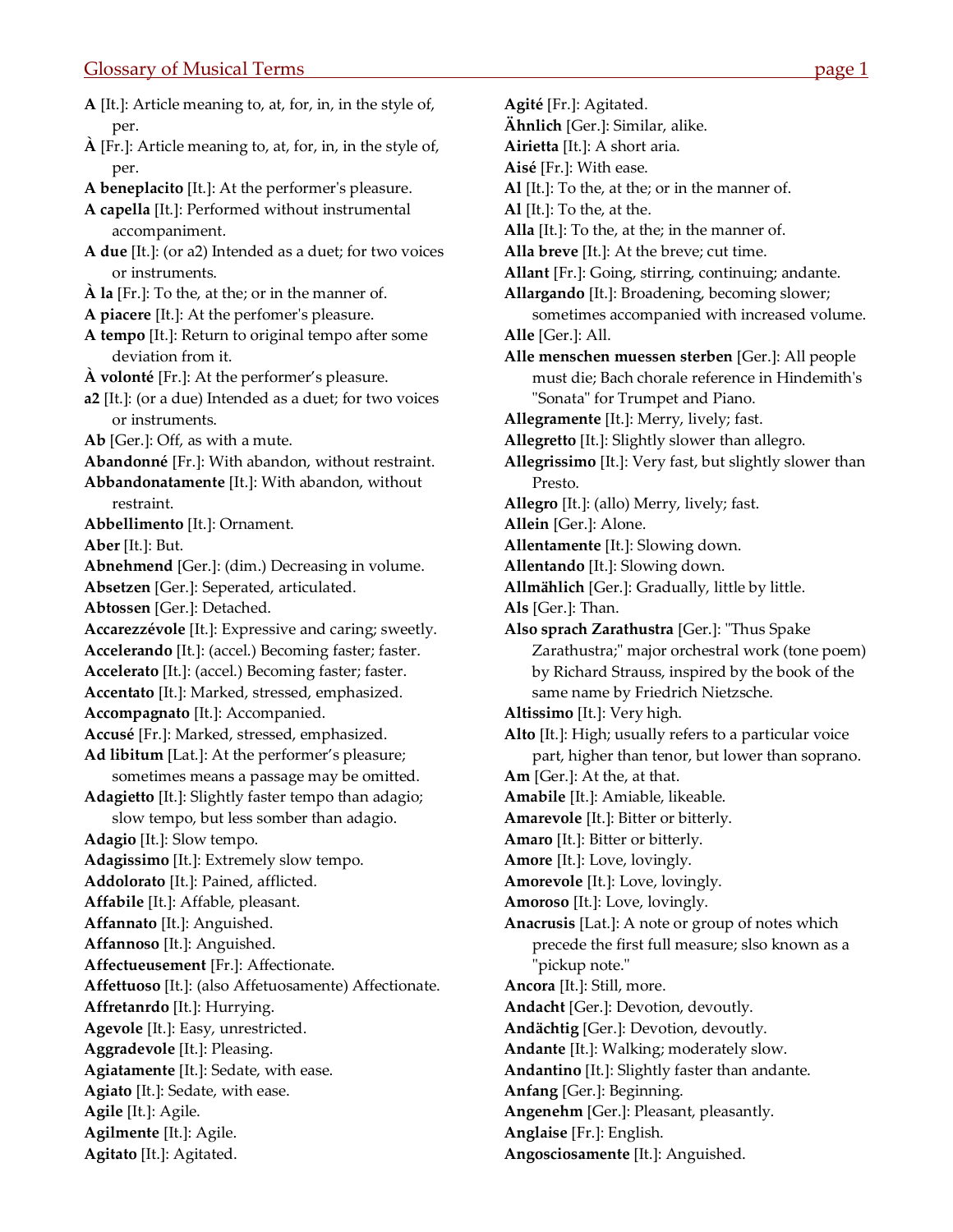<span id="page-2-0"></span>**Ängstlich** [It.]: Anxious, anxiously. **Animando** [It.]: Animating, becoming animated, animated; indicates speeding up. **Animandosi** [It.]: Animating, becoming animated, animated; indicates speeding up. **Animato** [It.]: Animating, becoming animated, animated; indicates speeding up. **Animato** [It.]: Animated, lively. **Animé** [Fr.]: Animated; moderately fast tempo. **Animez** [Fr.]: Animate, bring to life. **Animo** [It.]: Spirit, spirited. **Animoso** [It.]: Spirit, spirited. **Anmutig** [Ger.]: Graceful, gracefully. **Anschwellend** [Ger.]: Increasing in volume, louder. **Anwachsend** [Ger.]: Growing, swelling, increasing. **Apaisé** [Fr.]: Calm, calmed. **Appasionato** [It.]: Impassioned. **Appena** [It.]: Scarcely. **Appoggiatora** [It.]: A disonant pitch on a stronger beat resolving up or down to a consonant pitch on a weaker beat. **Appuyé** [Fr.]: Accented, accentuated. **Ardimente** [It.]: Boldly. **Ardito** [It.]: Boldly. **Aria** [It.]: Air; an expressive song, usually performed by a singer. **Arioso** [It.]: Airy, like an air; melodious; in the manner of an aria. **Armonioso** [It.]: Harmoniously. **Arpeggio** [It.]: To play on the harp; a broken chord where the notes are played or sung in sequence (as a harp), one after the other, rather than simultaneously as a chord. **Arriver** [Fr.]: Arrive. **ASCAP** : Abbreviated for American Society of Composers, Authors and Publishers. **Assai** [It.]: Much, very much. **Assez** [It.]: Sufficiently, rather. **Atem** [Ger.]: Breath. **Atempause** [Ger.]: Breathing pause. **Attacca** [It.]: Attack, attack immediately; move to the next movement immediately. **Attacca subito** [It.]: Attack suddenly, attack immediately; move to the next movement immediately. **Auf** [Ger.]: Up. **Aufgeregt** [Ger.]: Excited, energetic. **Ausdruck** [Ger.]: Expression. **Ausdrucksvoll** [Ger.]: Expression; expressively. **Aushalten** [Ger.]: To sustain, hold.

**Äusserst** [Ger.]: Extremely, much, very.

**Avoir** [Fr.]: Own, have.

**Barbaro** [It.]: Barbarous; barbaric.

- **Barcarola** [It.]: Song, often in 6/8 or 12/8 time, originating in Venice, Italy.
- **Barcarole** [En.]: Song, often in 6/8 or 12/8 time, originating in Venice, Italy.
- **Barcarolle** [Fr.]: Song, often in 6/8 or 12/8 time, originating in Venice, Italy.
- **Bass** [En.]: The lowest of the four standard voice ranges (soprano, alto, tenor, bass); the lowest melodic line in a musical composition, definining and supporting the harmony.
- **Basso** [It.]: Low, bass; the lowest of the four standard voice ranges (soprano, alto, tenor, bass); the lowest melodic line in a musical composition, definining and supporting the harmony.
- **Basso continuo** [It.]: Continuous bass; bass part played throughout a piece to defining and supporting harmonic structure, used primarily in music of the Baroque period .
- **Bedächtig** [Ger.]: Deliberate, slow.
- **Behende** [Ger.]: Agile, quick.
- **Beklemmt** [Ger.]: Anxious, oppressed.
- **Belebend** [Ger.]: Lively, animated.
- **Belebt** [Ger.]: Lively, animated.
- **Bellicoso** [It.]: Bellicose, pugnacious; warlike in manner.
- **Ben** [It.]: Well.
- **Bene** [It.]: Well.
- **Beruhigend** [Ger.]: Calm, calming.
- **Beruhigt** [Ger.]: Calm, calming.
- **Beschleunigend** [Ger.]: Speeding up.
- **Beschleunigt** [Ger.]: Speeding up.
- **Bestimmt** [Ger.]: Decisive, decisively.
- **Betont** [Ger.]: Accented, stressed.
- **Beweglich** [Ger.]: Nimble, nimbly, agile.
- **Bewegt** [Ger.]: Agitated.
- **Bien** [Fr.]: Fine, good, well.
- **Binary** [Lat.]: Consisting of two parts; in music, a form consisting of two parts: AB.
- **Bis** [Lat.]: Twice; repeat the relevant action of passage.
- **Blasinstrument** [Ger.]: Wind instrument.
- **Blasmusik** [Ger.]: Music for wind instruments.
- **Blech** [Ger.]: Brass instruments.
- **Blechinstrumente** [Ger.]: Brass instruments.
- **Blechmusik** [Ger.]: Music for brass instruments.
- **BMI** : Abbreviation for Broadcast Music Incorporated.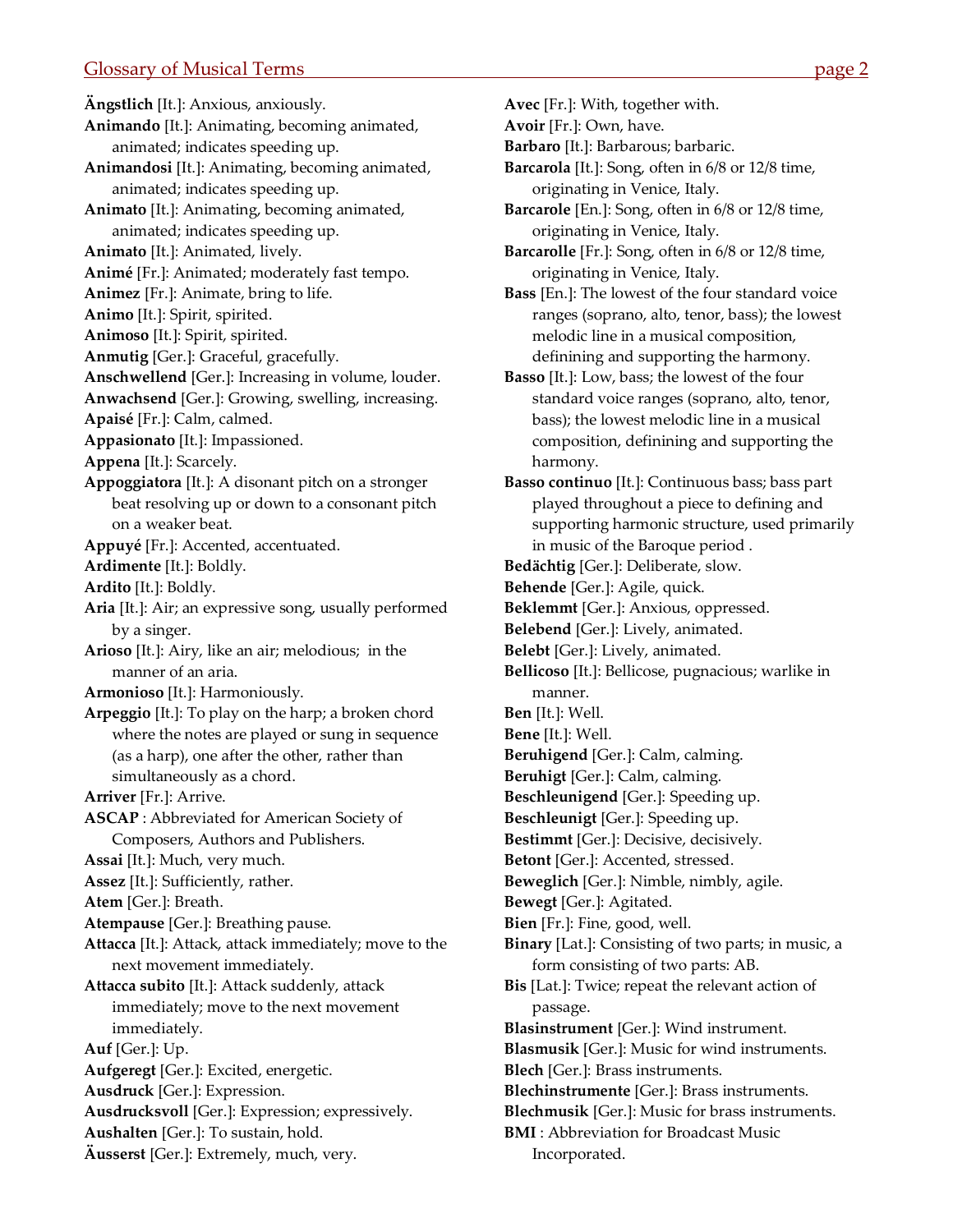<span id="page-3-0"></span>**Bol** [Fr.]: Bowl; often refers to cup mute. **Bolero** [Sp.]: Dance in 3/4 time, originating in Spain. **Bon** [Fr.]: Good, fair, fine. **Bravura** [It.]: Skill, bravery; virtuostic display. **Breit** [Ger.]: Broad. **Breve** [Lat.]: Short. **Brevis** [Lat.]: Short. **Brillante** [It.]: Brilliant. **Brilliante** [It.]: Brilliant. **Brio** [It.]: Vivacious, spirited. **Brioso** [It.]: Vivacious, spirited. **Buccina** [Lat.]: A Roman trumpet or horn; straight trumpet. **Bügelhorn** [Ger.]: Bugle. **Bugle** [Fr.]: Flugelhorn. **Buisine** [Fr.]: A medieval military trumpet. **Busine** [Fr.]: A medieval military trumpet. **Buysine** [Fr.]: A medieval military trumpet. **Buzanne** [Fr.]: A medieval military trumpet. **Buzine** [Fr.]: A medieval military trumpet. **BWV** [Ger.]: (Bach‐Werke‐Verzeichnis) A thematic catalog of the works of J. S. Bach. **Cadence** [Fr.]: Cadence, rhythm. **Cadenza** [It.]: A solo section, usually in a concerto or similar work, used to display the performer's technique. **Caesura** [It.]: Pause. **Calando** [It.]: Decreasing in loudness and usually in tempo. **Calmando** [It.]: Calm, calming; becoming quiet. **Calmato** [It.]: Calm, calming; becoming quiet. **Calore** [It.]: Warm, warmth, passionately. **Caloroso** [It.]: Warm, warmth, passionately. **Cambiare** [It.]: To change; i.e. to change to a new instrument, etc. **Camminando** [It.]: Walking, moving evenly along. **Cantabile** [It.]: (cant.) Singable, songlike. **Cantando** [It.]: Singing. **Capo** [It.]: Head. **Capriccio** [It.]: Capricious, capriciously, at the playerʹs pleasure; also a musical form in a light style. **Capricciosamente** [It.]: Capricious, capriciously, at the playerʹs pleasure. **Capriccioso** [It.]: Capricious, capriciously, at the playerʹs pleasure. **Carazzendo** [It.]: Soothingly, caressingly. **Cedando** [It.]: Slowing down. **Cédez** [Fr.]: Yield, slow down. **Celare** [It.]: Fast, quickly. **Celeramente** [It.]: Fast, quickly.

**Cesura** [Sp.]: Pause. **Césure** [Fr.]: Pause. **Chalaur** [Fr.]: Warm, warmth, passionately. **Chanté** [Fr.]: Singing. **Chasse** [Fr.]: Chase, hunt. **Chiaramente** [It.]: Clear, clearly. **Chiaro** [It.]: Clear, clearly. **Chiave** [It.]: Clef; see Appendix B. **Chiuso** [It.]: Closed; muted by hand. **Cinq** [Fr.]: Five. **Clarino** [It.]: High range of the Baroque (natural) trumpet (the low range is called the principalle); refers to the style fo trumpet playing utilizing the high register of the natural trumpet, where the harmonic series allows for diatonic movement. **Clave** [Sp.]: Clef; see Appendix B. **Clef** [En.]: See Appendix B. **Clos** [Fr.]: Shut, closed. **Coda** [It.]: Tail; concluding section. **Codetta** [It.]: A small coda. **Col** [It.]: With. **Colla parte** [It.]: A player should double anotherʹs part. **Colossale** [It.]: Collossal, tremendous. **Comdamente** [It.]: Comfortable, easy (usually refers to tempo) **Come** [It.]: How, as, like. **Come prima** [It.]: As before, like the first time; usually refers to an earlier tempo or specifically the first tempo. **Come sopra** [It.]: As above; usually refers to the previous tempo **Comme** [Fr.]: As, like. **Common time** [En.]: Refers to the time signature 4/4. **Commosso** [It.]: Moved, touched. **Comodo** [It.]: Comfortable, easy (usually refers to tempo) **Con** [It.]: With. **Con affeto** [It.]: With affection, or emotion. **Con amore** [It.]: With love **Con anima** [It.]: With soul, or feeling. **Con brio** [It.]: With spirit, vigor. **Con dolore** [It.]: With sadness. **Con espressione** [It.]: With expression. **Con forza** [It.]: With strength, force. **Con fuoco** [It.]: With fire. **Con larghezza** [It.]: With broadness. **Con moto** [It.]: With, movement, motion. **Con slancio** [It.]: With momentum, impetus. **Con sordina** [It.]: With mute.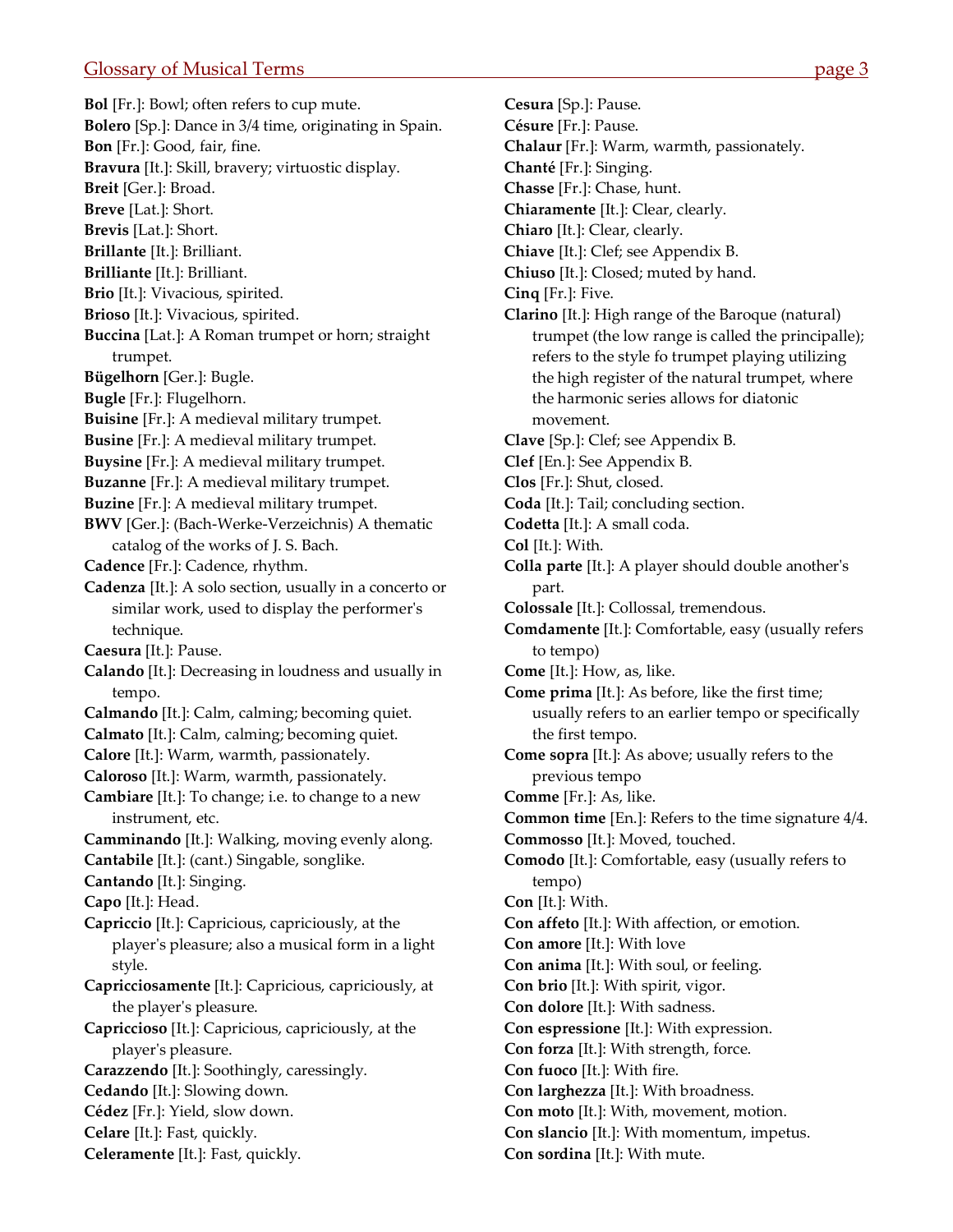<span id="page-4-0"></span>**Cor** [Fr.]: Horn. **Cornet à pistons** [Fr.]: Cornet. **Corneta** [Sp.]: Cornet. **Cornetta** [It.]: Cornet. **Corno** [It.]: Horn. **Crescendo** [It.]: (cresc.) Growing; increasing volume. **Cuarteto** [Sp.]: (Quartet) Ensemble of four players. **Cuivre** [Fr.]: Brassy and harsh. **Cut time** [En.]: Refers to the time signature 2/2. **D.C.** : Abbreviation for da capo. **D.S.** : Abbreviation for dal segno. **Da** [It.]: From, at. **Da Capo** [It.]: (D.C.) From the beginning. **Dal** [It.]: From the. **Dal Segno** [It.]: (D.S.) From the sign. **Dämpfer** [Ger.]: Mute. **Dʹattaque** [Fr.]: Attack. **Dauer** [Ger.]: Duration. **Dauernd** [Ger.]: Duration. **De** [Fr.]: From, of. **Debole** [It.]: Weak, faint. **Décidé** [Fr.]: Decisive, decisively. **Decisamente** [It.]: Decisive, decisively. **Deciso** [It.]: Decisive, decisively. **Declamato** [It.]: Declamatory. **Decrescendo** [It.]: (decresc.) Decreasing in volume. **Dehors** [Fr.]: In the open, prominent. **Del** [It.]: Of the, about the. **Delicatamente** [It.]: Delicate, delicately. **Delicatezza** [It.]: Delicate, delicately. **Delicato** [It.]: Delicate, delicately. **Délié** [Fr.]: Sharp, detached. **Derb** [Ger.]: Rough, robust. **Des** [Fr.]: The, some. **Détaché** [Fr.]: Detached; unconcerned, nonchalant. **Deutlich** [Ger.]: Clear, distinct. **Deux** [Fr.]: Two. **Devoto** [It.]: Devout, devoutly, faithful. **Di** [It.]: About, of, by. **Di molto** [It.]: Very. **Di nuovo** [It.]: New, again. **Diluendo** [It.]: Dilute, thinning; dying away. **Diminuendo** [It.]: (dim.) Decreasing in volume. **Disinvolto** [It.]: Confident, free and easy. **Dissonante** [It.]: Dissonant. **Div.** [It.]: Abbreviation for divisi; part, divide. **Divisi** [It.]: Part, divide. **Doigté** [Fr.]: Fingering. **Dolce** [It.]: Sweet. **Dolcezza** [It.]: Sweetness, gentleness. **Dolcissimo** [It.]: Much sweetness, gentleness.

**Dolente** [It.]: Sad. **Doloroso** [It.]: Painful, mournful. **Doppelt** [Ger.]: Double. **Doppelt so schnell** [Ger.]: Twice as fast. **Doppio** [It.]: Double. **Doppio movimento** [It.]: Twice as fast. **Double tongue** [En.]: Use of two consonants (tah‐ kah) in fast articulation of couplets on brass instruments and some woodwinds. **Doucement** [Fr.]: Gently, softly. **Douloureux** [Fr.]: Painful, sorrowful. **Doux** [Fr.]: Sweet, soft. **Doux** [Fr.]: Gentle, sweet, soft. **Drammatico** [It.]: Dramatically. **Drängend** [Ger.]: Pressing, quickening. **Duolo** [It.]: Grief. **Dur** [Ger.]: Major. **Duramente** [It.]: Harshly, severely. **Durchdringend** [Ger.]: Piercing, shrill **Dureté** [Fr.]: Hardness, harshness, toughness; severity. **Durezza** [It.]: Hardness, toughness. **Dynamics** [It.]: Refers to the relative volume in execution of a piece of music. **E** [It.]: And. **Éclatant** [Fr.]: Brilliant, dazzling, as an explosion. **Eco** [It.]: Echo. **Ègalement** [Fr.]: Too, same, as well. **Égalité** [Fr.]: Equality. **Eile** [Ger.]: Hurry. **Eilend** [Ger.]: Hurrying. **Ein Heldenleben** [Ger.]: "A Heroic Life;" major orchestral work (tone poem) by Richard Strauss. **Ein wenig** [Ger.]: A little. **Eine Alpensinfonie** [Ger.]: "An Alpine Sympony;" major orchestral work (tone poem) by Richard Strauss. **Einfacht** [Ger.]: Simple. **Einhlang** [Ger.]: Unison. **Élargissant** [Fr.]: Broadening, becoming slower; sometimes accompanied with increased volume. **Élégant** [Fr.]: Elegant, graceful. **Élégant** [It.]: Elegant. **Elegante** [It.]: Elegant. **Empfindsamkeit** [Ger.]: Sensitiveness, sentimentality. **Empfindung** [Ger.]: Sensitivity, feeling. **Empressé** [Fr.]: Avid, eager. **Ému** [Fr.]: Touched, moved, with emotion. **En** [Fr.]: In, into, at; for phrases beginning with this preposition, see the word following.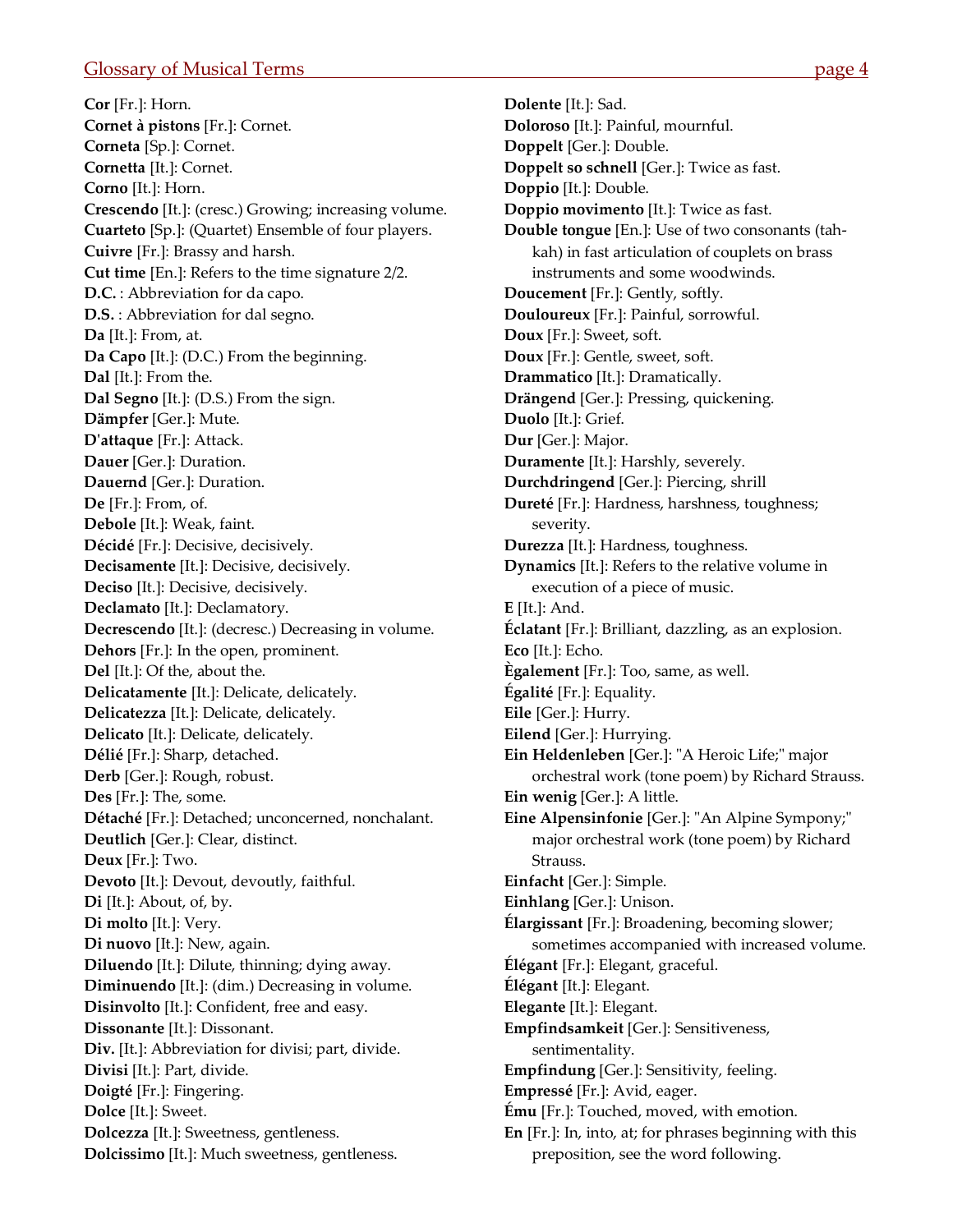<span id="page-5-0"></span>**En dehors** [Fr.]: Prominent; prominently. **En pressant** [Fr.]: Pressing forward. **En retenant** [Fr.]: Holding back. **Enchaînez** [Fr.]: Chain, restrain, secure; continue without pause. **Encore** [Fr.]: Again; in performance, an additional piece or fragment of material performed usually at the request of the audience. **Energico** [It.]: Energetic, stirring, vigorous. **Energique** [Fr.]: Energetic, stirring, vigorous. **Enfatico** [It.]: Emphatic; emphatically. **Enlevez** [Fr.]: Take off. **Entendre** [Fr.]: To hear. **Entendu** [Fr.]: Heard. **Entfernt** [Ger.]: In the distance, distant. **Entrain** [Fr.]: Pep, energy. **Entscheiden** [Ger.]: Decided, resolute. **Entschlössen** [Ger.]: Decided, resolute, determined. **Epilogue** [Fr.]: Concluding section. **Ergriffen** [Ger.]: Moved, stirred. **Erhaben** [Ger.]: Sublime, noble. **Erhabenheit** [Ger.]: Sublimity, nobility. **Erlöschend** [Ger.]: Extinguishing, dying away. **Ermattend** [Ger.]: Tiring, weakening. **Ernst** [Ger.]: Earnest, serious. **Ernsthaft** [Ger.]: Earnest, serious. **Eroica** [It.]: Heroic, heroically. **Ersatz** [Ger.]: Replacement, substitute. **Ersterbend** [Ger.]: Dying away. **Erweitern** [Ger.]: Expand, extend. **Esercizio** [It.]: Exercise, study. **Espirando** [It.]: Breathing out; expiring, dying away. **Espressif** [It.]: (espressivo) With expression. **Espressione** [It.]: Expression. **Espressivo** [It.]: (Espress., Espr.) With expression. **Estilo** [Sp.]: Style. **Estinguendo** [It.]: Extinguishing, dying away. **Estinto** [It.]: Extinct, extinguished; barely audible. **Estompé** [Fr.]: Toned down. **Et** [Fr.]: And. **Éteindre** [Fr.]: To extinguish. **Étouffé** [Fr.]: Hushed, muted, dampened. **Étouffoir** [Fr.]: Hushed, muted, dampened. **Etude** [Fr.]: Exercise, study. **Etwas** [Ger.]: Somewhat. **Eutschlossen** [Ger.]: Resolute, determined. **Extrêmement** [Fr.]: Extremely. **F** [It.]: Abbreviation for forte; loud. **Facile** [It.]: Easy, simple. **Facilmente** [It.]: Easily, simply. **Facultatif** [Fr.]: Optional.

**Fanfare tongue** [En.]: (Utility tongue) Triple tongue using tah‐kah‐tah pattern; said to provide more even and precise rhythm. **Fantasque** [Fr.]: Whimsical, capricious. **Fastoso** [It.]: Sumptuous, pompous. **Feierlich** [Ger.]: Solemn. Fermata [It.]: Stop; in practice, the duration of a somarked note is at the discretion of the performer or the conductor; a fermata at the end of a first or intermediate movement or section is usually moderately prolonged, but the final fermata of a symphony may be pro **Ferne** [Ger.]: Distance. **Fernwerk** [Ger.]: As an echo. **Feroce** [It.]: Ferociously. **Feste Romane** [It.]: "Roman Festivals;" major orchestral work by Ottorino Respighi (the third of his so-called "Roman Trilogy"). **Festivamente** [It.]: Festive, cheerful. **Festoso** [It.]: Festive. **Festspiel** [Ger.]: Festive. **Feuer** [Ger.]: Fire, passion. **Feuerig** [Ger.]: Fiery, passionate. **FF** [It.]: Abbreviation for fortissimo; very loud. **Fieramente** [It.]: Proud, haughty, fierce. **Fiero** [It.]: Proud, haughty, fierce. **Fin** [Fr.]: The end. **Fine** [It.]: End. **Fiscorno** [Sp.]: Flugelhorn. **Flat** [En.]: A symbol that lowers the pitch by a half‐ step; also refers to describe the intonation of a performer or group of performers when the sound is too low by some degree. **Flatt.** [Ger.]: Flutter‐tongue; the tongue is trilled against the roof of the mouth behind the front teeth. **Flatterzunge** [Ger.]: Flutter‐tongue; the tongue is trilled against the roof of the mouth behind the front teeth. **Flebile** [It.]: Plaintive, mournful. **Flicorno** [It.]: Flugelhorn. **Flüssig** [Ger.]: Fluid, flowing. **Flüsternd** [Ger.]: Whispering. **Flutter‐tongue** [En.]: the tongue is trilled against the roof of the mouth behind the front teeth. **Focoso** [It.]: Fiery. **Fois** [Fr.]: Time. **Fontane di Roma** [It.]: "Roman Festivals;" major orchestral work by Ottorino Respighi (the third of his so-called "Roman Trilogy"). **Fort** [Fr.]: Forte, strong.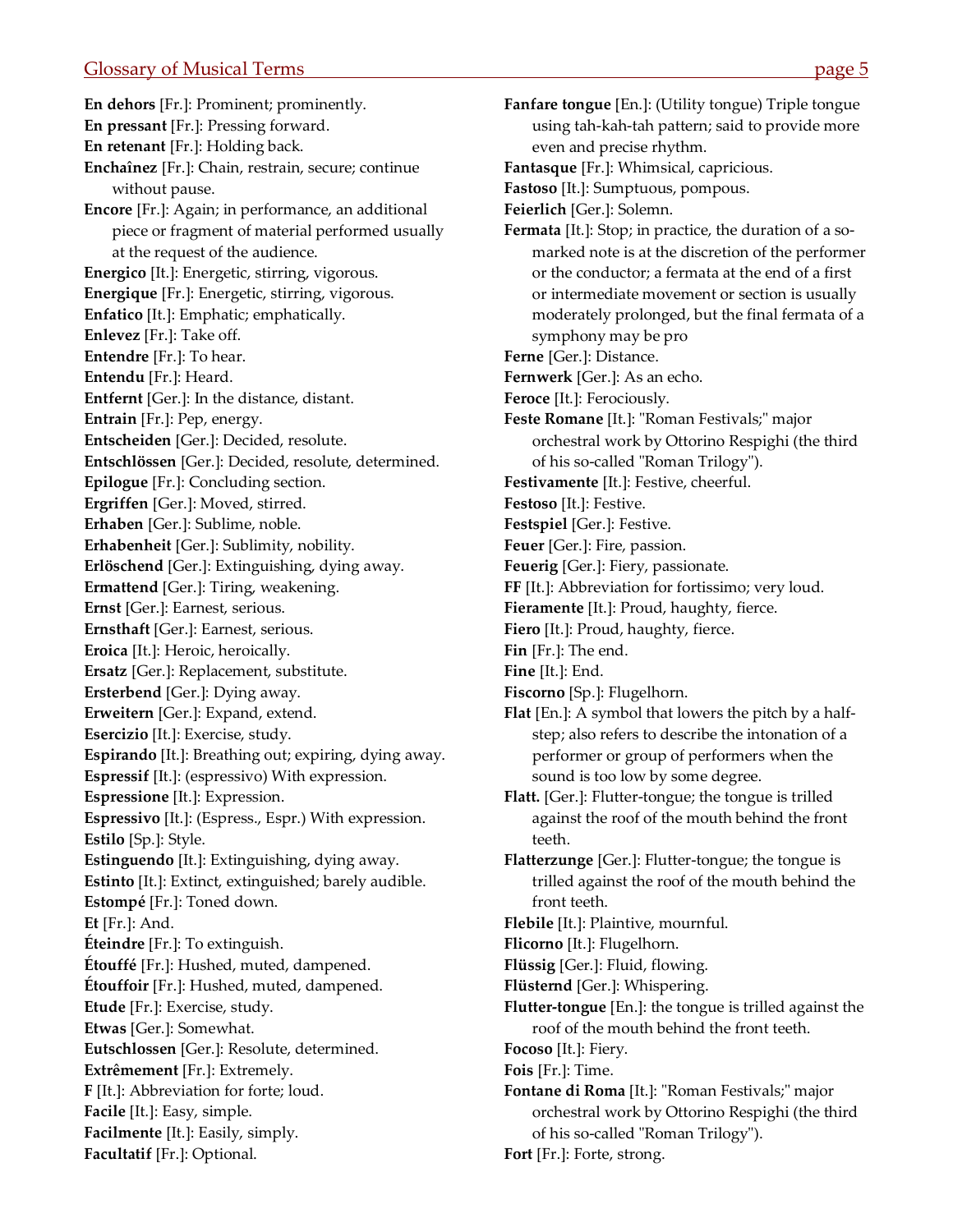<span id="page-6-0"></span>**Forte** [It.]: (f) Loud. **Forte-piano** [It.]: (fp) Loud followed immediately by soft. **Fortissimo** [It.]: (ff) Very loud. **Forza** [It.]: Strength, force. **Forzando** [It.]: (fz) Forcing, forced; strongly accented. **Forzato** [It.]: (fz) Forcing, forced; strongly accented. **Fp** [It.]: Forte‐piano; loud followed immediately by soft. **Freddo** [It.]: Coldly, unemotional. **Frei** [Ger.]: Free, freely. **Frescamente** [It.]: Fresh, freshly. **Fresco** [It.]: Fresh, freshly. **Frettevole** [It.]: Hasty, hurried. **Frettoloso** [It.]: Hasty, hurried. **Frettoso** [It.]: Hasty, hurried. **Fröhliche** [Ger.]: Joyous. **Frulatto** [It.]: Flutter-tongue; the tongue is trilled against the roof of the mouth behind the front teeth. **Fuga** [Lat.]: See Fugue. **Fugue** [Fr.]: Flight; a complex and highly regimented contrapuntal form in music where a short theme (the subject) is introduced in one voice (or part) alone, then in others, with imitation and characteristic development as the piece progresses. **Funebre** [It.]: Funeral; stately and plodding tempo **Fuoco** [It.]: Fire. **Fuoco** [It.]: Fire. **Fuocoso** [It.]: Fiery. **Furia** [It.]: Fury. **Furioso** [It.]: Furious. **Fz** [It.]: Abbreviation for forzando or forzato; forcing, forced, strongly accented. **G.P.** : Abbreviation for Generalpause **Gai** [Fr.]: Gay, lively; fast. **Gaiement** [Fr.]: Gay, lively; fast. **Galop** [Fr.]: Originally galoppade; dance in 2/4, originating in Paris; imitating the gait of a horse. **Garbato** [It.]: Polite, graceful, elegant. **Garbo** [It.]: Polite, graceful, elegant. **Gaudioso** [It.]: Joyfully. **Gebunden** [Ger.]: Legato, smooth. **Gedämpft** [Ger.]: Softened, dampened, muted. **Gedehnt** [Ger.]: Stretched, prolonged; slow. **Gefällig** [Ger.]: Pleasing, pleasant. **Gefühlvoll** [Ger.]: Sensitive, sentimental. **Gegen** [Ger.]: Against, contrary to. **Gehalten** [Ger.]: Sustained.

**Gehaucht** [Ger.]: Whispered. **Geheimnisvoll** [Ger.]: Mysterious. **Gehend** [Ger.]: Medium tempo. **Geistlich** [Ger.]: Sacred. **Gekoppelt** [Ger.]: Coupled. **Gelassen** [Ger.]: Calm, tranquil. **Gemächlich** [Ger.]: Leisurely, comfortably; slow. **Gemässigt** [Ger.]: Moderate. **Gemendo** [It.]: Moaning, lamenting. **Gemessen** [Ger.]: Measured. **Genau** [Ger.]: Exact, precise. **Generalpause** [Ger.]: (G.P.) General pause, a rest for all musicians, usually unexpected. **Gentile** [It.]: Gentle, gently. **Gesang** [Ger.]: Song; singingly. **Geschwind** [Ger.]: Fast, quickly. **Gesteigert** [Ger.]: Increased, as in loudness. **Gestopft** [Ger.]: Plugged, stopped. **Geteilt** [Ger.]: Divided. **Getragen** [Ger.]: Sustained, slow, solemn. **Getragen** [Ger.]: Sustained, slow, solemn. **Gewandt** [Ger.]: Agile, quick. **Gewandt** [Ger.]: Agile. **Gewöhnlich** [Ger.]: Usual; return to previous playing style. **Giga** [It.]: Dance, often in 12/8 time, originating in Ireland and England. **Giga** [Sp.]: Dance, often in 12/8 time, originating in Ireland and England. **Gigue** [Fr.]: (Jig) Dance, often in 12/8 time, originating in Ireland and England. **Giocoso** [It.]: Joyous, merry. **Giustamente** [It.]: Just, precise. **Giusto** [It.]: Just, precise. **Glänz** [Ger.]: Shine, brightness, brilliant. **Glänzend** [Ger.]: Shine, brightness, brilliant. **Gleichmässig** [Ger.]: Uniform, even, equal. **Gliss.** : Abbreviation for glissando or glisser; a continuous sliding movement from one pitch to another. **Glissando** [It.]: (gliss.) Slide; a continuous sliding movement from one pitch to another. **Glisser** [Fr.]: (gliss.) Slide; a continuous sliding movement from one pitch to another. **Goioso** [It.]: Joyous, merry. **Gracieux** [Fr.]: Graceful. **Gracile** [It.]: Wispy, delicate, delicately. **Gradatamente** [It.]: Gradually, little by little. **Gradito** [It.]: Pleasing, pleasant. **Gran** [It.]: Grand, great. **Grandezza** [It.]: Greatness, magnitude.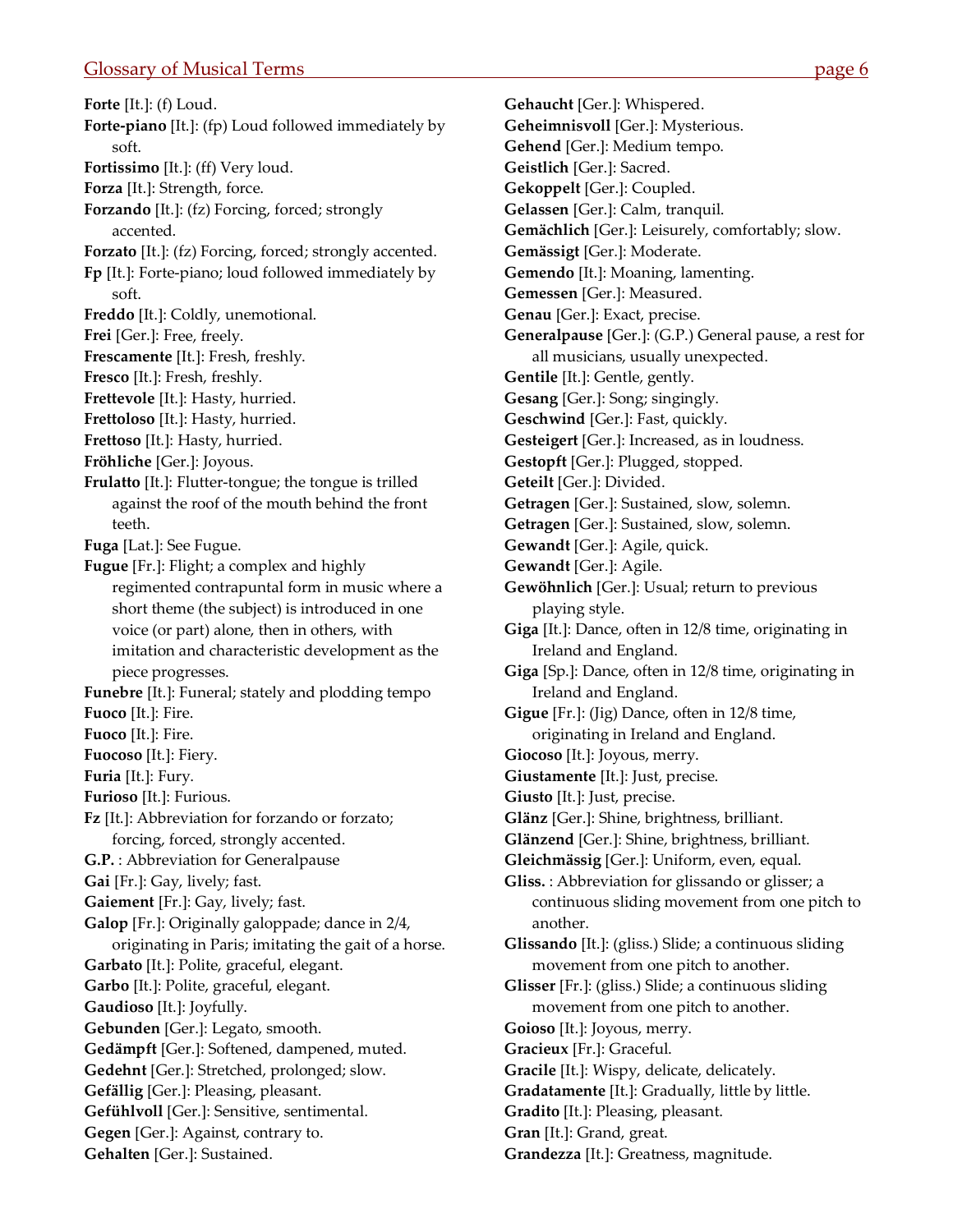<span id="page-7-0"></span>**Grandioso** [It.]: Grandiose, magnificent. **Grave** [It.]: Grave or solemn; slow. **Grazioso** [It.]: Gracious, graceful. **Grottesco** [It.]: Grotesque; grotesquely. **Gusto** [It.]: Taste; tasteful, agreeable. **Gustoso** [It.]: Taste; tasteful, agreeable. **Hardi** [Fr.]: Bold, audacious. **Hastig** [Ger.]: Hasty, hurried. **Heftig** [Ger.]: Violent, impetuous. **Heiter** [Ger.]: Merry, cheerful. **Hemiola** [En.]: The imposition of a rhythmical pattern or articulation which implies a time signature other than that which is written. **Hervorgehoben** [Ger.]: Emphasized, prominent. **Hervortretrend** [Ger.]: Forward, emphasized, prominent. **Herzlich** [Ger.]: Sincere, heartfelt, affected. **Hinsterbend** [Ger.]: Dying away. **Höchst** [Ger.]: Highly. **Homophony** [Lat.]: Literally, same sound; musical texture with a clear melodic line accompanied by chords (compare with Polyphony). **Hornpipe** [En.]: Dance, often in 3/2 time, originating in England and Scotland. **Hurtig** [Ger.]: Nible, nimbly, agile. **Ier mouvt** [Fr.]: Return to original tempo after some deviation from it. **Immer** [Ger.]: Always. **Imperioso** [It.]: Imperious. **Impetuoso** [It.]: Impetuous, impulsive. **Improvvisato** [It.]: Improvised, or as if improvised. **Imrpovvisando** [It.]: With improvisation. **In altissimo** [It.]: In the highest; in practice, play or sing an octave higher. **In mod di** [It.]: In the fashion of, in the style of. **Incalzando** [It.]: Persisting, pressing on. **Incisif** [Fr.]: Incisive, sharp, biting. **Innig** [Ger.]: Ardent, heartfelt, fervent. **Insieme** [It.]: Together. **Insistendo** [It.]: Insistently, deliberately. **Intimo** [It.]: Intimately. **Intonation** [En.]: In music, the degree of precision of pitch. **Irato** [It.]: Irate, angrily. **ISMN** : Abbreviation for International Standard Music Number. **Jagdhorn** [Ger.]: Hunting horn. **Jig** [En.]: Dance, often in 12/8 time, originating in Ireland and England. **Joli** [Fr.]: Pretty, lovely, handsome. **Jouer** [Fr.]: Play around.

**Jusquʹà** [Fr.]: All the way to, until, up to. **K.** [Ger.]: Abbreviation for Köchel‐Verzeichnis; catalog of W. A. Mozartʹs works, as prepared by Ludwig von Köchel. **K.V.** [Ger.]: Abbreviation for Köchel‐Verzeichnis; catalog of W. A. Mozart's works, as prepared by Ludwig von Köchel. **Kammer** [Ger.]: Chamber (Kammermusik: chamber music) **Kirche** [Ger.]: Church (Kirchenmusik: church music). **Klagelied** [Ger.]: Complaint song; lament, elegy. **Klagend** [Ger.]: Complaining. **Kläglich** [Ger.]: Pitiful. **Klang** [Ger.]: Sound, sonority. **Klanglich** [Ger.]: Sonorous. **Klar** [Ger.]: Clear, distinct. **Klein** [Ger.]: Small, little. **Klingen** [Ger.]: Sound. **Köchel‐Verzeichnis** [Ger.]: Catalog of W. A. Mozartʹs works, as prepared by Ludwig von Köchel. **Konzert** [Ger.]: Concert; concerto. **Kornett** [Ger.]: Cornet. **Kornett** [Ger.]: Cornet. **Kraft** [Ger.]: Power. **Kräftig** [Ger.]: Strong. **La** [Fr.]: The. **Lacrimoso** [It.]: Tearfully, maudlin. **Laisser** [Fr.]: Let, allow. **Lamentabile** [It.]: Lamenting, whiny, wailing. **Lamentando** [It.]: Lamenting, whiny, wailing. **Lamentoso** [It.]: Lamenting, whiny, wailing. **Lancio** [It.]: Launch, spring. **Langsam** [Ger.]: Slow. **Langsamer** [Ger.]: Slow. **Larga** [Lat.]: In. **Largamente** [It.]: Wide, broad; slow. **Largando** [It.]: Broadening, becoming slower; sometimes accompanied with increased volume. **Large** [Fr.]: Wide, broad; slow. **Larghetto** [It.]: Less slow than Largo. **Larghissimo** [It.]: Very slow; slower than Largo. **Largo** [It.]: Wide, broad; slow. **Lassen** [Ger.]: Let. **Laut** [Ger.]: Loud; loudly. **Lʹautre** [Fr.]: The other. **Le** [Fr.]: The, the. **Le Poème de lʹextase** [Fr.]: ʺThe Poem of Extasyʺ (Symphony No. 4); major orchestral work by Alexander Scriabin.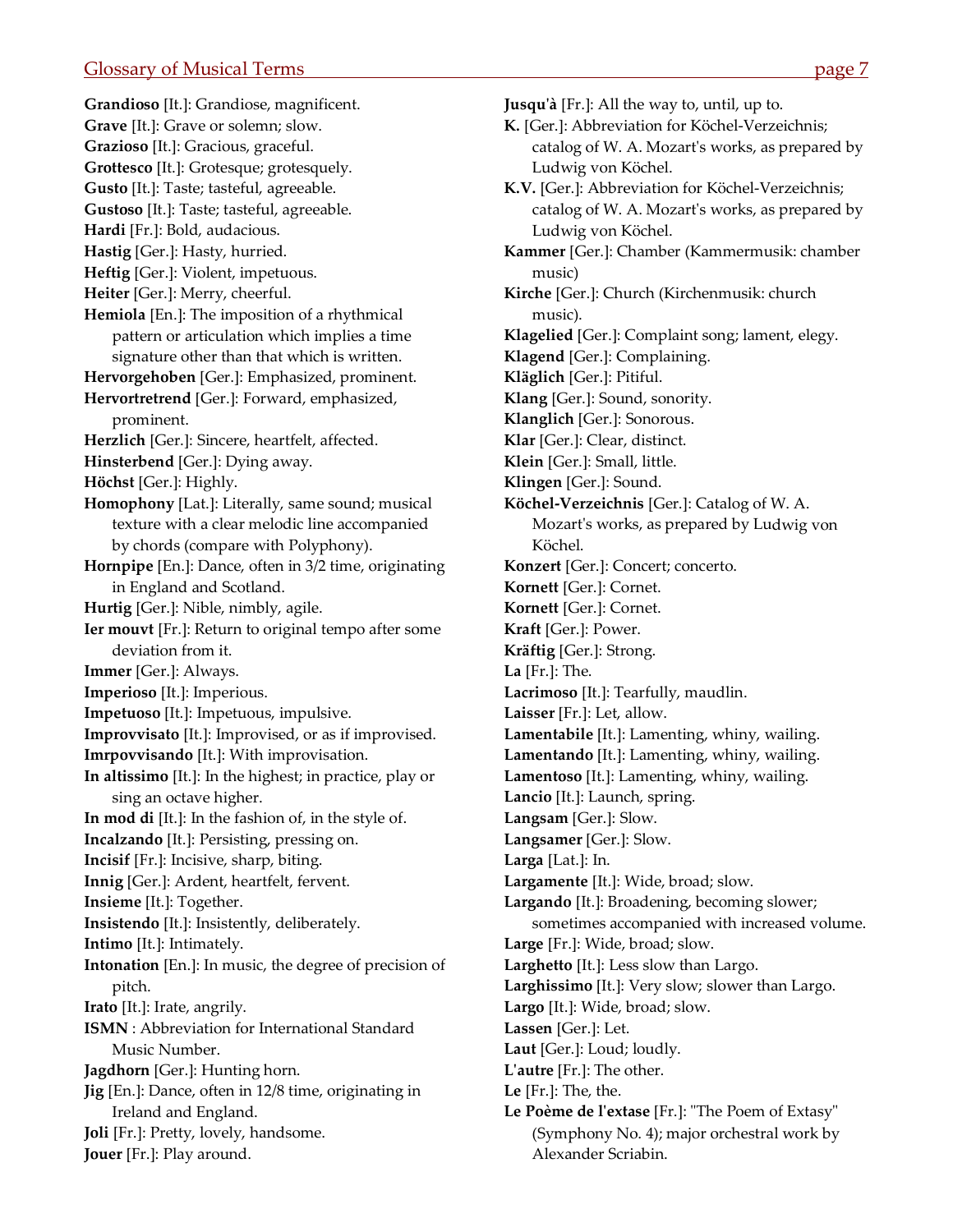<span id="page-8-0"></span>Le Sacre du Printemps [Fr.]: "The Rite of Spring;" major orchestral work by Igor Stravinsky. **Lebendig** [Ger.]: Living, lively. **Lebhaft** [Ger.]: Lively, brisk. **Legato** [It.]: Fastened, bound, tied; played smoothly without separation. **Légér** [Fr.]: Light, lightly. **Légér** [Fr.]: Light, lightly. **Légérement** [Fr.]: Light, lightly. **Leggermente** [It.]: Light, lightly. **Leggero** [It.]: Light, lightly. **Leggiadramente** [It.]: Graceful. **Leggiadro** [It.]: Graceful. **Leggiero** [It.]: Light, lightly. **Leicht** [Ger.]: Easy, easily. **Leidenschaftlich** [Ger.]: Passionate. **Leise** [Ger.]: Soft. **Leitmotif** [Ger.]: Leading motive; a recurring musical fragment, often associated with Wagnerʹs operatic works. **Leitmotiv** [Ger.]: Leading motive; a recurring musical fragment, often associated with Wagnerʹs operatic works. **Lent** [Fr.]: Slow. **Lentamente** [Fr.]: Slow. **Lentamente** [It.]: Slow. **Lentement** [Fr.]: Slow. **Lenteur** [Fr.]: Tardiness, slowness. **Lentissimo** [It.]: Extremely slow. **Lento** [It.]: Slow. **Les** [Fr.]: The, them. L'histoire du soldat [Fr.]: "Soldier's Tale;" major chamber work by Igor Stravinsky. **Libero** [Fr.]: Freely. **Libitum** [Lat.]: Whim. **Libre** [Fr.]: Freely. **Librement** [Fr.]: Freely. **Lié** [Fr.]: Fastened, bound, tied; played smoothly without separation. **Lietamente** [It.]: Happy, joyful, pleased. **Lieto** [It.]: Happy, joyful, pleased. **Lieve** [It.]: Light, gentle, delicate. **Lievemente** [It.]: Light, gentle, delicate. **Liscio** [It.]: Smooth, plain. **Lʹistesso** [It.]: The same; applied to tempo, articulation, etc. **Lʹistesso tempo** [It.]: The same tempo. **Lo stesso** [It.]: The same; applied to tempo, articulation, etc.

**Loco** [It.]: In place; in practive, a return to original octave after previously being instructed to play an octave higher or lower. **Lointain** [Fr.]: Remote, far off, distant. **LʹOiseau de feu** [Fr.]: ʺThe Firebird;ʺ major ballet by Igor Stravinsky. **Long** [Fr.]: Long. **Lontano** [It.]: Distant. **Lourd** [Fr.]: Heavy. **Luftpause** [Ger.]: Breathing; a pause, lift. **Lugubre** [Fr., It.]: Lugubrious; gloomy, mournful. **Luminoso** [It.]: Luminous, luminously. **Lunga** [It.]: Long. **Lungo** [It.]: Long. **Lusingando** [It.]: Flatter, compliment. **Lustig** [Ger.]: Merry, joyous. **Luttuosamente** [It.]: Mournful. **Luttuoso** [It.]: Mournful. **M.M.** : Abbreviation for Maelzelʹs Metronome; indicates beats per minute. **Ma** [It.]: But. **Ma non troppo** [It.]: But not too much. **Maestoso** [It.]: Majestic. **Maggiore** [It.]: Major mode. **Magico** [It.]: Magically. **Magnifico** [It.]: Magnificent. **Mais** [Fr.]: But. **Majeur** [Fr.]: Major mode. **Malinconico** [It.]: Sad, melancholic. **Mancando** [It.]: Dying or fading away. **Marcatissimo** [It.]: Heavily marked, stressed, emphasized. **Marcato** [It.]: (Marc.) Marked, stressed, emphasized. **Marcha** [Sp.]: March. **Marche** [Fr.]: March. **Marcia** [It.]: March. **Markiert** [Ger.]: Marked, stressed, emphasized. **Markig** [Ger.]: Vigorous. **Marqué** [Fr.]: Marked, stressed, emphasized. **Marsch** [Ger.]: March. **Martèlement** [Fr.]: Hammering. **Martellato** [It.]: Hammered. **Marziale** [It.]: March. **Mässig** [Ger.]: Moderate or moderately (also, mäßig). **Mazurka** [Pol.]: Dance, often in 3/4 or 3/2 time, characterized by strong accents on weak beats, originating in Poland. **Medesimo** [It.]: Same. **Mehr** [Ger.]: More. **Melancolico** [It.]: Melancholic, sad.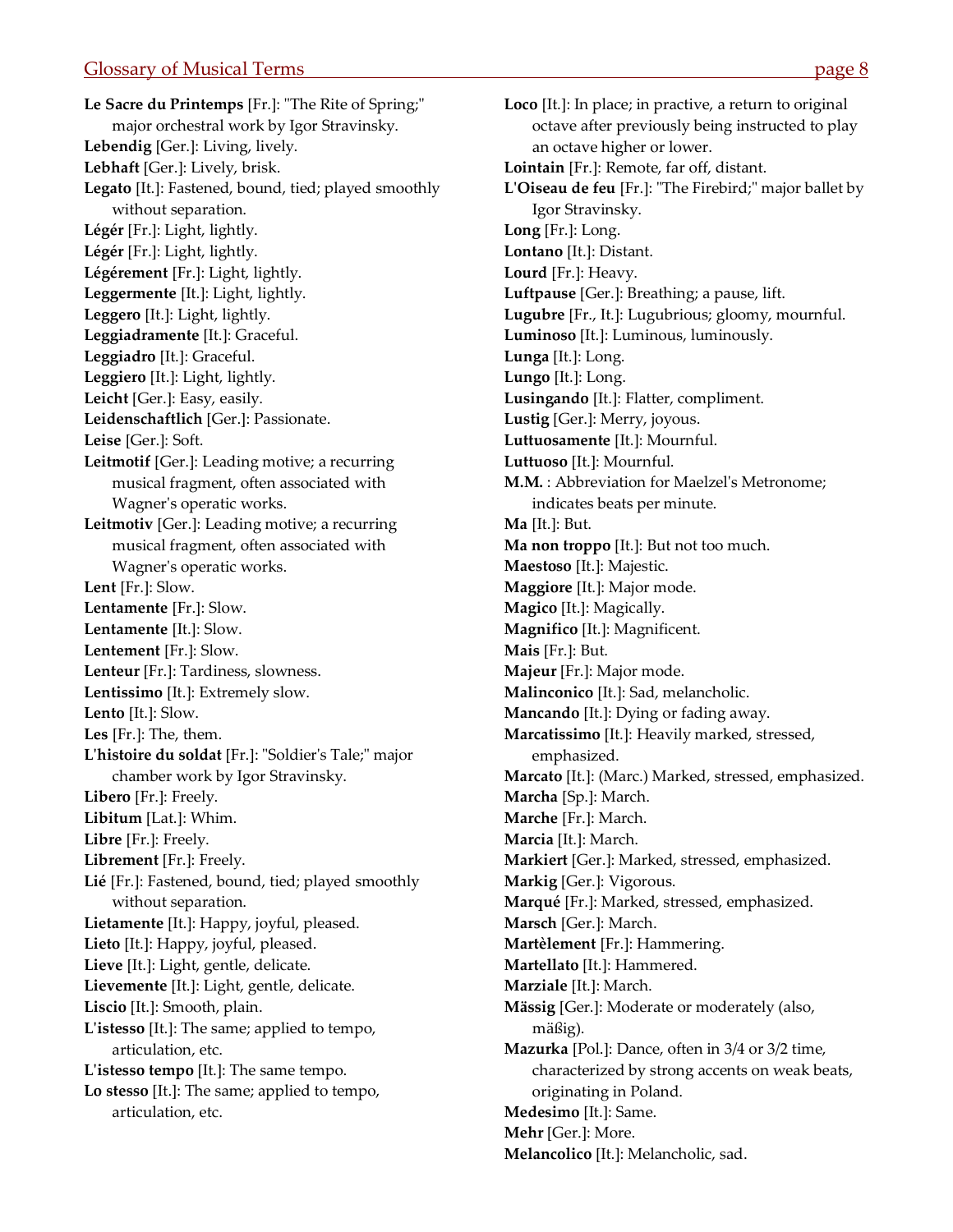<span id="page-9-0"></span>**Meno** [It.]: Less. **Messe** [Fr.]: Mass. **Messe** [Ger.]: Mass. **Mesto** [It.]: Mournful. **Mesure** [Fr.]: Measure, cadence, rhythm. **Mesuré** [Fr.]: Measured. **Mettere** [Fr.]: Put or place. **Mettez** [Fr.]: Put or place. **Mettre** [Fr.]: Put or place. **Mezza** [It.]: Half, medium, middle. **Mezzo** [It.]: Half, medium, middle. **Mezzo‐forte** [It.]: (mf) Medium loud. **Mezzo‐piano** [It.]: (mp) Medium soft. **Mezzo‐soprano** [It.]: Medium soprano; Voice part below Soprano and above Alto. **Mf** [It.]: Abbreviation for mezzo-forte; medium loud. **Militaire** [Fr.]: Military, militarisitic. **Militare** [It.]: Military, militarisitic. **Minacciosamente** [It.]: Threatening, ominous. **Minaccioso** [It.]: Threatening, ominous. **Mineur** [Fr.]: Minor mode. **Minore** [It.]: Minor mode. **Mise** [Fr.]: Laid, set, placed. **Missa** [Lat.]: Mass. **Misterioso** [It.]: Mysterious. **Misura** [It.]: Meter, measure, beat. **Mit** [Ger.]: With. **Mitte** [Ger.]: Middle. **Mobile** [It.]: Flexible, changeable. **Moderato** [It.]: Moderate tempo. **Modéré** [It.]: Moderate tempo. **Modesto** [It.]: Modest, modestly, unassuming. **Modo** [It.]: Manner. **Möglich** [Ger.]: Possible. **Moins** [Fr.]: Less. **Moll** [Ger.]: Minor. **Molto** [It.]: Very, much. **Morceau** [Fr.]: Piece, composition. **Morendo** [It.]: Dying or fading away in dynamics and possible in tempo. **Mormorando** [It.]: Murmering or whispering. **Mosso** [It.]: Moved, agitated. **Moto** [It.]: Movement, motion. **Mouvement** [Fr.]: Movement, tempo, motion. **Movimento** [It.]: Movement, tempo, motion. **Mp** [It.]: Abbreviation for mezzo-piano; medium soft. **Munter** [Ger.]: Lively, brisk. **Musette** [Fr.]: Dance, characterized by a droning bass, originating in France.

**Musica** [Lat.]: Music. **Musik** [Ger.]: Music. **Muta** [It.]: Change (as in change of tuning or change of instrument). **Mutano** [It.]: Change (as in change of tuning or change of instrument). **Mutare** [It.]: Change (as in change of tuning or change of instrument). **Nachdrücklich** [Ger.]: Emphatic, energetic. **Nachlassend** [Ger.]: Diminishing; also refers to slackening of tempo. **Narrante** [It.]: Narratingly. **Natural** [En.]: A symbol which cancels the effect of a sharp or a flat. **Naturale** [Fr.]: Discontinue a special effect. **Naturtrompete** [Ger.]: Natural trumpet. **Nehmen** [Ger.]: Take (as in take up or prepare a different instrument or mute). **Nicht** [Ger.]: Not. **Niente** [Ger.]: Nothing; diminuendo to nothing. **Nimmt** [Ger.]: Take (as in take up or prepare a different instrument or mute). **Nobile** [It.]: Noble, nobly. **Nobilmente** [It.]: Noble, nobly. **Nocturne** [Fr.]: Night; a musical piece written for the night. **Non** [It.]: Not. **Nonet** [En.]: Ensemble of nine players. **Noneto** [Sp.]: (Nonet) Ensemble of nine players. **Nonett** [Ger.]: (Nonet) Ensemble of nine players. **Nonette** [Fr.]: (Nonet) Ensemble of nine players. **Nonetto** [It.]: (Nonet) Ensemble of nine players. **Notturno** [It.]: Nocturnal, of the night. **Nourri** [Fr.]: Fed, nourished. **Obbligato** [It.]: Obligatory; refers to an important accompanying part which is not to be omitted. **Obligat** [Ger.]: Obligatory; refers to an important accompanying part which is not to be omitted. **Obra** [Sp.]: Work. **Octet** [En.]: Ensemble of eight players. **Octeto** [Sp.]: (Octet) Ensemble of eight players. **Octette** [Fr.]: (Octet) Ensemble of eight players. **Octuor** [Fr.]: (Octet) Ensemble of eight players. **Oeuvre** [Fr.]: Work; used to chronologically catalog a composer's works. **Oficleide** [It.]: An alto or bass brass instrument; the bass ophicleide roughly equates to a tuba, and its parts are, in today's world, played on the tuba. **Ohne** [Ger.]: Without.

**Oktett** [Ger.]: (Octet) Ensemble of eight players.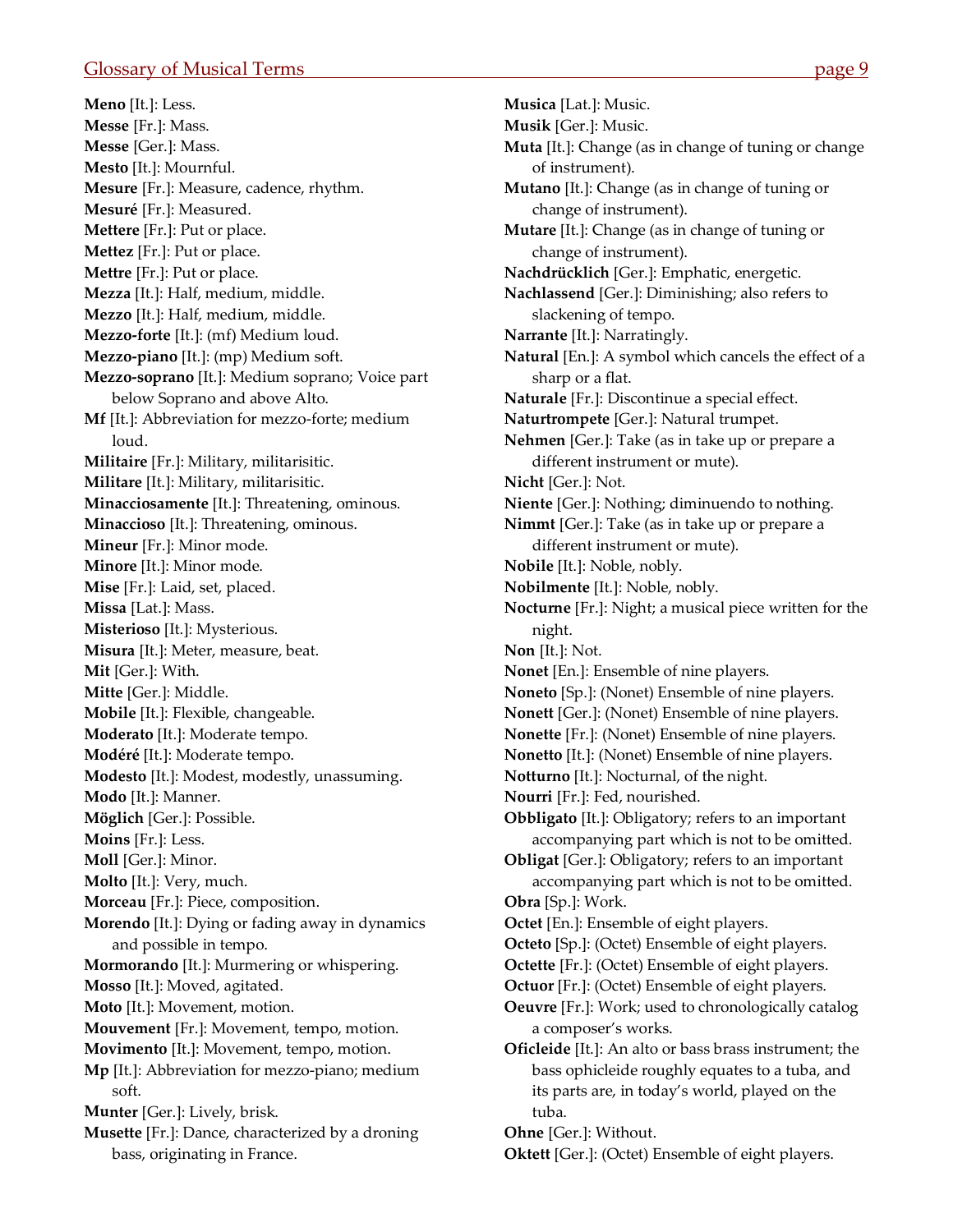<span id="page-10-0"></span>**Omaggio** [It.]: Homage, celebration.

- **Op.** [Lat.]: Abbreviation for opus; work; used to chronologically catalog a composer's works.
- **Ophicleide** [Fr.]: An alto or bass brass instrument; the bass ophicleide roughly equates to a tuba, and its parts are, in today's world, played on the tuba.
- **Ophikleide** [Ger.]: An alto or bass brass instrument; the bass ophicleide roughly equates to a tuba, and its parts are, in today's world, played on the tuba.
- **Oppure** [It.]: Or; used to indicate an alternative (usually easier) version of a passage.
- **Opus** [Lat.]: (op.) Work; used to chronologically catalog a composer's works.
- **Ordinaire** [Fr.]: Ordinary, normal.
- **Ordinario** [It.]: Ordinary, normal.
- **Ossia** [It.]: Or; used to indicate an alternative (usually easier) version of a passage.
- **Ostinato** [It.]: Obstinate; a musical pattern played repeatedly.
- **Ôter** [Fr.]: To remove (a mute).
- **Otetto** [It.]: (Octet) Ensemble of eight players.
- **Ôtez** [Fr.]: To remove (a mute).
- **Ottava** [It.]: Octave.
- **Ottoni** [It.]: Brass (stromenti d'ottoni: brass instruments).
- **Ou** [Fr.]: Or.
- **Ouvert** [Fr.]: Open.
- **P** [It.]: Abbreviation for piano; soft.
- **Pacato** [It.]: Placid, sedate.
- **Padiglione** [It.]: Bell of a wind instrument (as in padiglione in alto: bell held high).
- **Parlando** [It.]: As if spoken, enunciated.
- **Parlante** [It.]: As if spoken, enunciated.
- Partitur [Ger.]: Full orchestral score.
- **Passionato** [It.]: Passionate, passionately.
- **Pastorale** [It.]: In a pastoral style; peaceful, simple.
- **Patetico** [It.]: Pitiable, pathetic.
- **Pathetique** [Fr.]: Pitiable, pathetic.
- **Pathetisch** [Ger.]: Pitiable, pathetic.
- **Pauroso** [It.]: Cowardly, timid, fearful.
- **Pausa** [It.]: Pause, rest.
- **Pavillon** [Fr.]: Bell of a wind instrument (as in pavillon en lʹair: bell in the air).
- **Penseroso** [It.]: Pensively; thoughtfully, meditatively.
- **Perdendosi** [It.]: Dying or fading away, in terms of dynamics and sometimes tempo. **Perpetuo** [It.]: Perpetual, unending.
- **Pesante** [It.]: Weighty, emphasized.
- **Petit** [Fr.]: Little. **Peu** [Fr.]: Little in amount. **Peu à peu** [Fr.]: A little. **Pezzo** [It.]: Piece, composition. Piacere, a [It.]: At the perfomer's pleasure. **Piacevole** [It.]: Pleasing, pleasant, charming. **Piangendo** [It.]: Crying, weeping, plaintive. **Piangevole** [It.]: Crying, weeping, plaintive. **Pianissimo** [It.]: (pp) Very soft. **Piano** [It.]: (p) Soft. **Pieno** [It.]: Full. **Pieza** [Sp.]: Piece, composition. **Pina di Roma** [It.]: "The Pines of Rome;" major orchestral work by Ottorino Respighi (the second of his so-called "Roman Trilogy"). **Pitch names** [En.]: See Appendix A. **Più** [It.]: More. **Piutosto** [It.]: Rather. **Placido** [It.]: Placid, tranquil, sedate. **Plainte** [Fr.]: Lamenting, whiny, wailing. **Planctus** [Lat.]: Lamenting, whiny, wailing. **Plötzlich** [Ger.]: Suddenly. **Plus** [Fr.]: More. **Pochettino** [It.]: (Poch.) Very little in amount. **Pochissimo** [It.]: (pochiss.) Exremely little. **Poco** [It.]: Little in amount. **Poco a poco** [It.]: Little by Little. **Poi** [It.]: Then, next. **Point dʹorgue** [Fr.]: Fermata; cadenza indicated by a fermata. **Polacca** [It.]: Polonaise; in a Polish style; a festive processional. **Polonaise** [Fr.]: In a Polish style; a festive processional. **Polyphony** [Lat.]: Literally, many sounds; musical texture with multiple melodic lines performing simultaneously. **Pomposo** [It.]: Pompous. **Portamento** [It.]: A continuous movement from one pitch to another throughout all the intervening pitches, without sounding any discreet pitches. **Portato** [It.]: Carried; articulation longer than staccato but shorter than legato. **Pos.** [Ger.]: Abbreviation for posuane; trombone. **Posato** [It.]: Reposed; rested, settled. **Possible** [Fr.]: Possible, feasible, likely, conceivable. **Posthorn** [Ger.]: Small‐bore bugle used for signaling. **Posuane** [Ger.]: (pos.) Trombone. **Pour** [Fr.]: For.
- **Pp** [It.]: Abbreviation for pianissimo; very soft.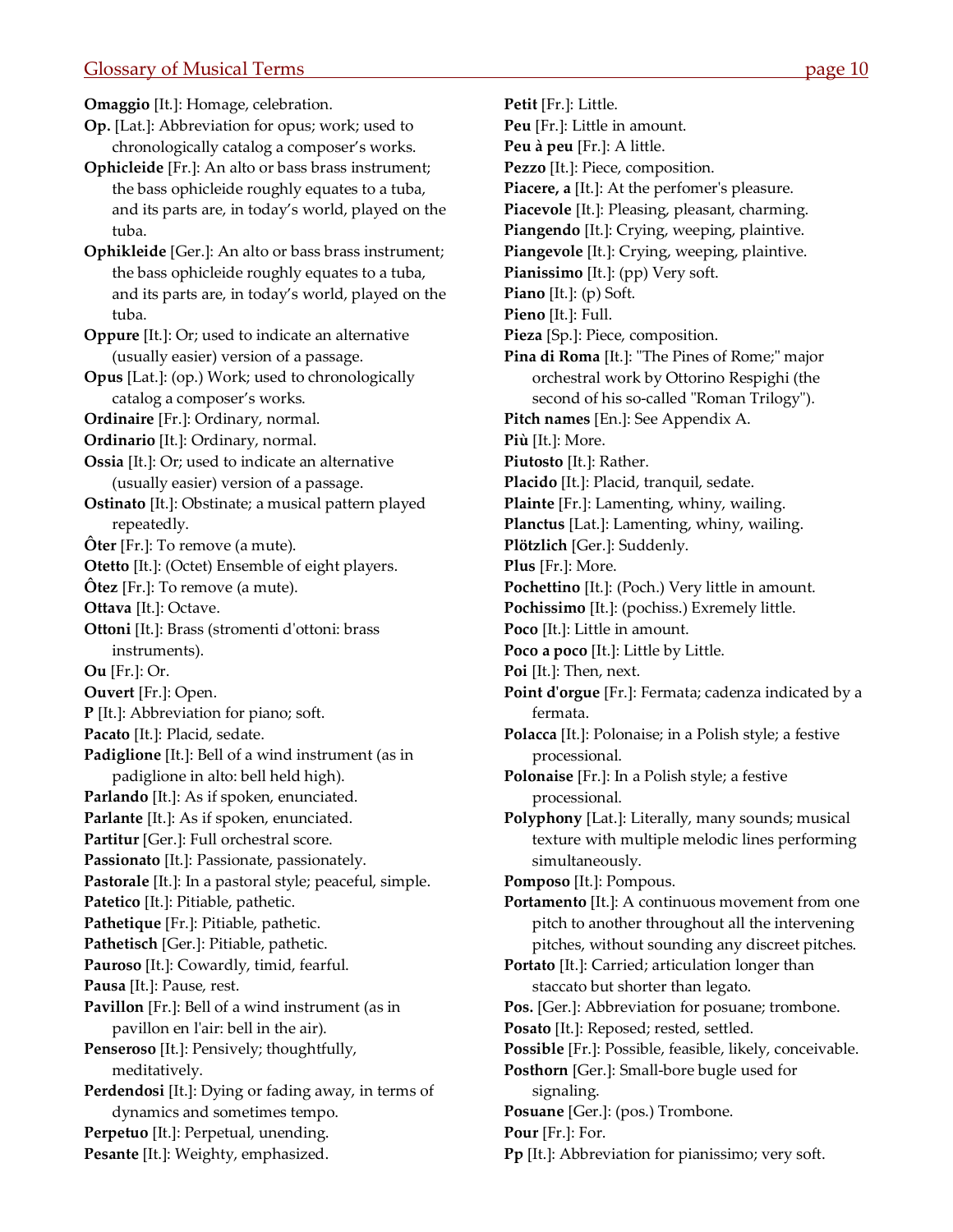<span id="page-11-0"></span>**Précédente** [Fr.]: Precedinig, previous to. **Precipitato** [It.]: Plunge, hurry, rush. **Prenda** [It.]: Take, get. **Prendere** [It.]: Take (as in take up or prepare a different instrument or mute). **Prendre** [Fr.]: Take (as in take up or prepare a different instrument or mute). **Pressant** [Fr.]: Pressing, quickening. **Pressant** [Fr.]: Pressing, quickening; urgent. **Pressante** [It.]: Pressing, quickening. **Prestissimo** [It.]: As fast as possible. **Presto** [It.]: Very fast. **Prima volta** [It.]: First time; first ending. **Primo** [It.]: First. **Principale** [It.]: Low range of the Baroque (natural) trumpet (the high range is called the clarino). **Progessivement** [Fr.]: Progessively, gradually, step by step. **Prontamente** [It: Quick. **Pronto** [It.]: Quick. **Quartet** [En.]: Ensemble of four players. **Quartett** [Ger.]: (Quartet) Ensemble of four players. **Quartetto** [It.]: (Quartet) Ensemble of four players. **Quasi** [It.]: Almost, more or less. **Quatuor** [Fr.]: (Quartet) Ensemble of four players. **Quintet** [En.]: Ensemble of five players. **Quinteto** [Sp.]: (Quintet) Ensemble of five players. **Quintette** [Fr.]: (Quintet) Ensemble of five players. **Quintette** [Ger.]: (Quintet) Ensemble of five players. **Quintetto** [It.]: (Quintet) Ensemble of five players. **Quintuor** [Fr.]: (Quintet) Ensemble of five players. **R.** : Abbreviation for ripieno, récitative or ritardando. **Rabbia** [It.]: Anger, rage, fury. **Raddolcendo** [It.]: Becoming softer, sweeter. **Raffrenando** [It.]: Slowing down. **Ralentir** [Fr.]: Slow down. **Rallentando** [It.]: (rall.) Slowing down. **Rapido** [It.]: Rapidly, fast. **Rasch** [Ger.]: Quick. **Rattenando** [It.]: Held back. **Rattenuto** [It.]: Held back. **Ravvivando** [It.]: Quickening, brightening. **Recueilli** [Fr.]: Contemplative. **Réel** [Fr.]: Real, actual. **Religioso** [It.]: Religiously. **Remettez** [Fr.]: Remove . **Remettre** [Fr.]: Remove. **Renforcer** [Fr.]: Reinforce, strengthen. **Repente** [It.]: Suddenly. **Reposato** [It.]: Rest, with repose.

**Restez** [Fr.]: Stay; in practice, to remain on a note. **Restringendo** [It.]: Pressing forward. **Retard** [En.]: Slowing down gradually. **Retenant** [Fr.]: Held back. **Retenu** [Fr.]: Held back. **Rf., rfz.** [It.]: Abbreviation for rinforzando; becoming louder quickly (moreso than in the case of a crescendo). **Rhythmé** [Fr.]: Cadence, rhythm. **Ridicolosamente** [It.]: Ridiculously; humorously, innacurate and loose. **Rigore** [It.]: Rigorous, strict, precise. **Rigoroso** [It.]: Rigorous, strict, precise. **Rilasciando** [It.]: Free, release; slowing down. **Rinf.** [It.]: Abbreviation for rinforzando; becoming louder quickly (moreso than in the case of a crescendo). **Rinforzando** [It.]: (rf., rfz., rinf.) Becoming louder quickly (moreso than in the case of a crescendo). **Ripiano** [Fr.]: (Ripeno, Repieno Rip. or Rep.) Also, repiano or ripieno; tutti part; specific cornet part in a brass band. **Riprendere** [It.]: To resume, continue (as in original tempo). **Risoluto** [It.]: Resolute, resolved, unwavering. **Ritard., rit.** [It.]: Abbreviation for Ritardando. **Ritardando** [It.]: (ritard., rit.) Slowing down gradually. **Riten., rit.** [It.]: Abbreviation for Ritenuto. **Ritenuto** [It.]: Held back; generally more sudden than in the case of a ritardando or rallentando. **Ritmato** [It.]: Rhythmic. **Ritmico** [It.]: Rhythmic. **Ritmo** [It.]: Rhythm. **Romanza** [It.]: Ballad, generally less elaborate than an aria. **Romanze** [Ger.]: Ballad, generally less elaborate than an aria. **Rondeau** [Fr.]: Musical form with multiple sections, usually returning to a recurring refrain; typically, the form is ABACA or ABACABA. **Rondo** [It.]: Musical form with multiple sections, usually returning to a recurring refrain; typically, the form is ABACA or ABACABA. **Rubato** [It.]: Steal; as in steal time; speeding up and slowing down for expressive purposes. **Ruhig** [Ger.]: Quiet, calm, tranquil. **Ruvido** [It.]: Rough, course.

**Reprenez** [Fr.]: Take back, recapture.

**Sackbut** [Ger.]: Early trombone.

**Sanft** [Ger.]: Soft.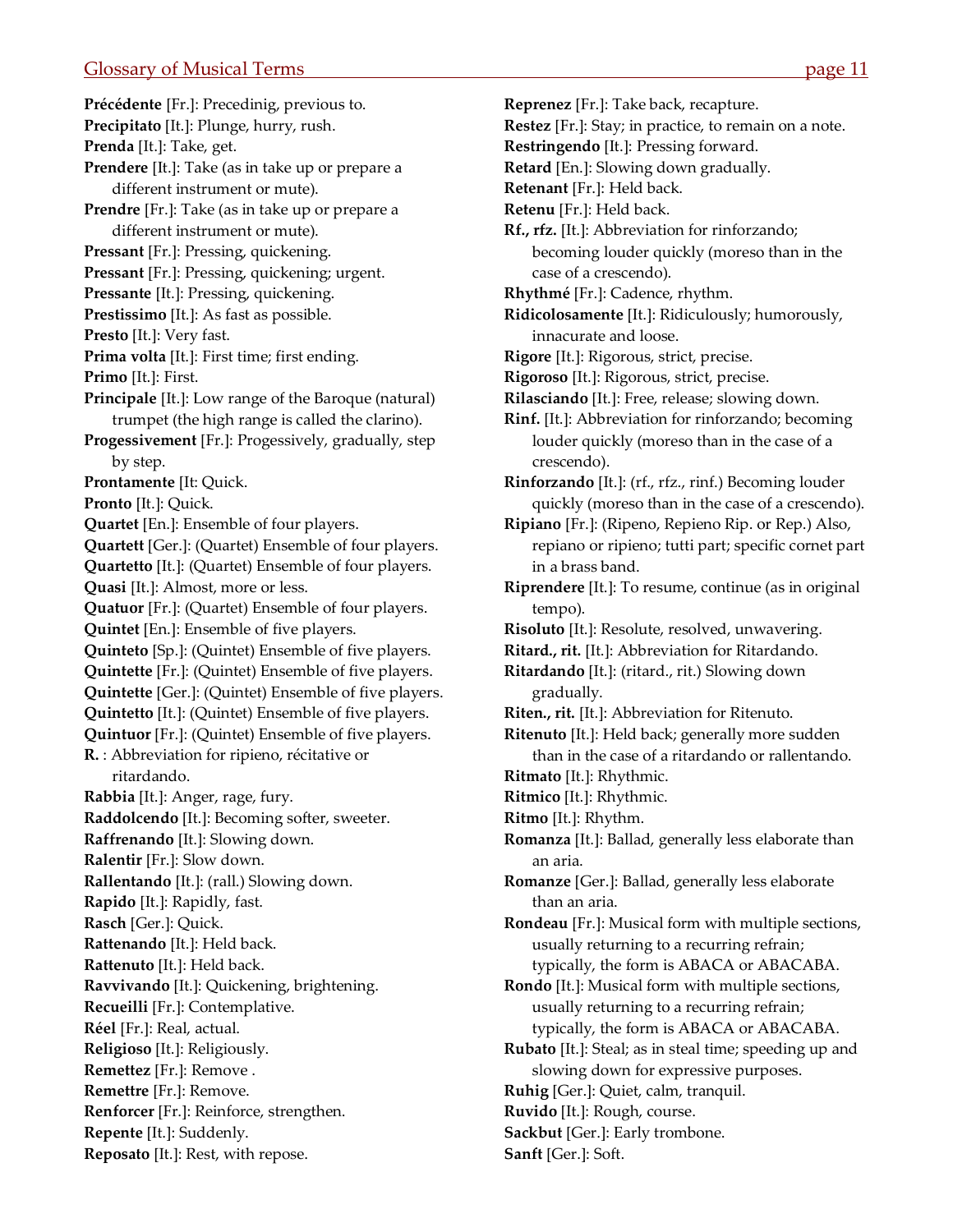<span id="page-12-0"></span>**Sans** [Fr.]: Without. **Scatenato** [It.]: Unchained, crazy, wildly. **Schall** [Ger.]: Sound. **Schalltrichter** [Ger.]: Bell of a wind instrument (as in schalltrichter auf: bell up). **Scherzando** [It.]: Playful. **Scherzevole** [It.]: Playful, jokingly. **Scherzhaft** [It.]: Playful. **Scherzo** [It.]: Playful, jokingly; a playful or joking musical form. **Scherzoso** [It.]: Playful. **Schiettamente** [It.]: Straightforward, honest, unsophisticated. **Schietto** [It.]: Straightforward, honest, unsophisticated. **Schleppen** [Ger.]: To drag. **Schlummerlied** [Ger.]: Slumber song. **Schluss** [Ger.]: Conclusion. **Schlüssel** [Ger.]: Clef; see Appendix B. **Schmachtend** [Ger.]: Languishing. **Schmeichelnd** [Ger.]: Flatter, compliment. **Schmerzlich** [Ger.]: Painful, sad. **Schmetternd** [Ger.]: Blaring, brassy; usually in reference to the horn section. **Schnell** [Ger.]: Fast. **Schneller** [Ger.]: Faster. **Schrittmässig** [Ger.]: Measured; moderately slow tempo. **Schütteln** [Ger.]: To shake. **Schwach** [Ger.]: Weak, soft. **Schwächer** [Ger.]: Weaker, softer. **Schweigen** [Ger.]: To be silent. **Schwer** [Ger.]: Heavy, ponderous. **Schwindend** [Ger.]: Dying or fading away. **Schwungvoll** [Ger.]: Spirited, energetic. **Sciolto** [It.]: Free and easy, unconstrained. **Scorrendo** [It.]: Flowing. **Scorrevole** [It.]: Flowing. **Sec** [Fr.]: Dry, short. **Secco** [It.]: Dry, short. **Seconda volta** [It.]: Second time, second ending. **Secondo** [It.]: Second. **Seelenvoll** [Ger.]: Soulful. **Segno** [It.]: Sign, mark. **Segue** [It.]: Follows; indicates that the next section of a piece should follow immediately. **Sehnsucht** [Ger.]: Longing. **Sehr** [Ger.]: Very. **Semplice** [It.]: Simple, plain. **Semplicità** [It.]: Simplicity, ease, informality. **Sempre** [It.]: Always.

**Sensible** [Fr.]: Sensitive; sensitively. **Sentimento** [It.]: Feeling. **Sentito** [It.]: Felt. **Senza** [It.]: Without. **Séparez** [Fr.]: Separated. **Septet** [En.]: Ensemble of seven players. **Septeto** [Sp.]: (Septet) Ensemble of seven players. **Septett** [Ger.]: (Septet) Ensemble of seven players. **Septetto** [It.]: (Septet) Ensemble of seven players. **Septuor** [Fr.]: (Septet) Ensemble of seven players. **Serioso** [It.]: Serious. **Serrant** [It.]: Becoming faster. **Sestetto** [It.]: (Sextet) Ensemble of six players. **Seul** [Fr.]: Alone; a passage or entire piece to be played by one player only. **Seule** [Fr.]: Only just, solely, not more than. **Seulement** [Fr.]: Only just, solely, not more than. **Sextet** [En.]: Ensemble of six players. **Sexteto** [Sp.]: (Sextet) Ensemble of six players. **Sextette** [Fr.]: (Sextet) Ensemble of six players. **Sextette** [Ger.]: (Sextet) Ensemble of six players. **Sextuor** [Fr.]: (Sextet) Ensemble of six players. **Sf.** [It.]: Abbreviation for sforzando or sforzato; forcing, forced, accented, loud. **Sfogato** [It.]: Give vent to, express without restraint. **Sforzando** [It.]: (sf) Forcing, forced, accented, loud. **Sforzando‐piano** [It.]: (sfp) Loud attack followed directly by soft. **Sforzato** [It.]: (sfp) Forcing, forced, accented, loud. **Sfp.** [It.]: Abbreviation for sforzando‐piano; loud attack followed directly by soft. **Sfz** [It.]: Abbreviation for sforzando or sofrzato; forcing, forced, accented, loud. **Sharp** [En.]: A symbol that raises the pitch by a half‐ step; also refers to describe the intonation of a performer or group of performers when the sound is too high by some degree. **Siciliana** [It.]: A Sicilian dance in 12/8 or 6/8 meter with a slow, graceful melody. **Silence** [Fr.]: Rest, quiet, hush. **Silenzio** [It.]: Rest, quiet, hush. **Simile** [It.]: In a similar fashion. **Simili** [It.]: In a similar fashion. **Sin** [It.]: Since. **Sinʹ al Fine** [It.]: Up until the end. **Sinʹ al Segno** [It.]: Up until the sign or mark. **Singend** [Ger.]: Singing. **Singhiozzando** [It.]: Hiccup. **Slancio** [It.]: Momentum, impetus. **Slargando** [It.]: Broadening, becoming slower;

sometimes accompanied with increased volume.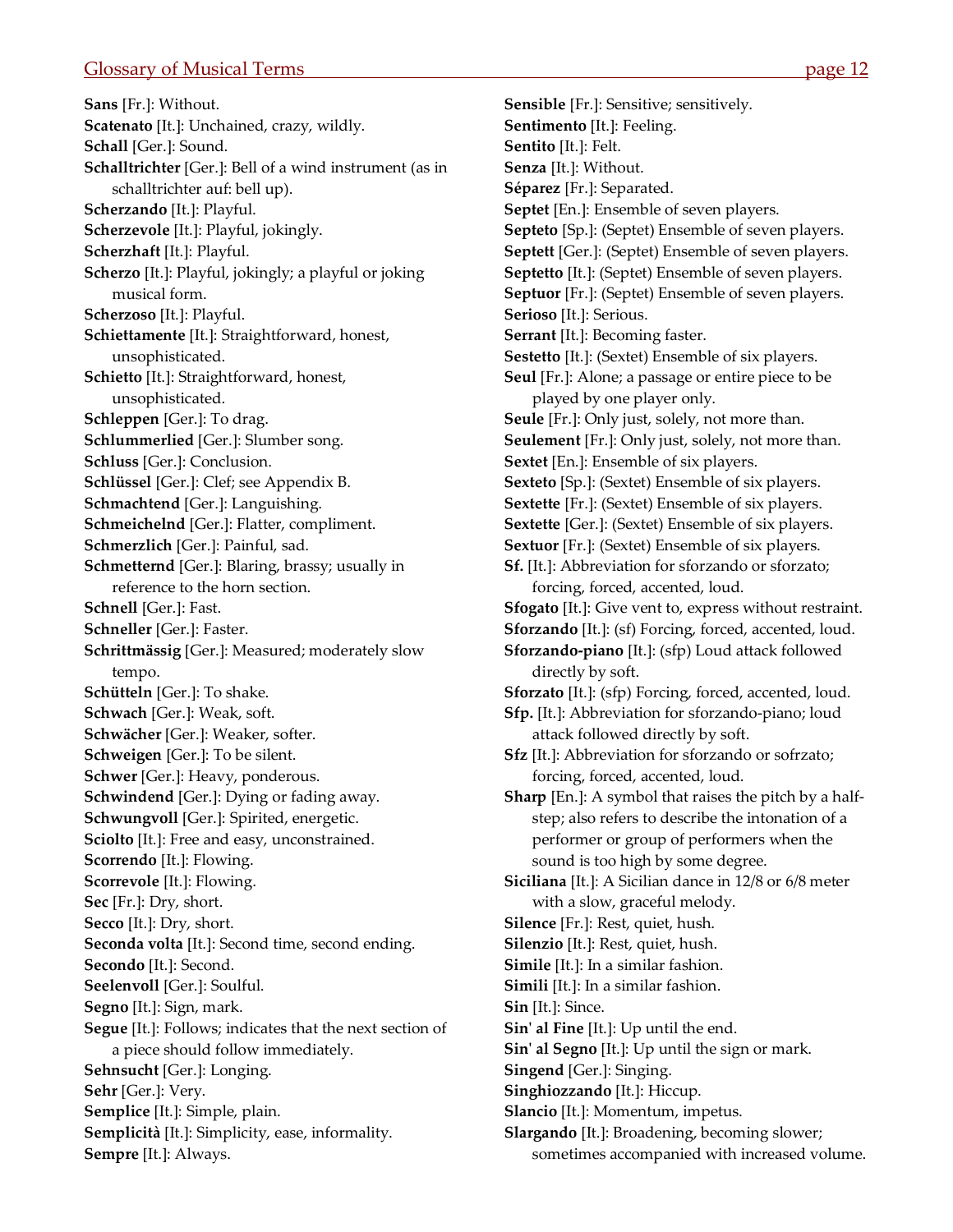<span id="page-13-0"></span>**Slentando** [It.]: Slowing down. **Sminuendo** [It.]: Decreasing in volume. **Smorzando** [It.]: (smorz.) Dying or fading away, in dynamic and usually tempo as well. **Snello** [It.]: Slender, agile, graceful. **So** [Ger.]: So. **Soave** [It.]: Gentle, sweet, soft. **Sofort** [Ger.]: Immediately; as in proceed to the following movement without pause. **Sognando** [It.]: Dreamy. **Solenne** [It.]: Solemn, stately. **Solennel** [Fr.]: Grave, solemn. **Soli** [It.]: Within an ensemble, this refers to passage to be played by a small group or section. **Solo** [It.]: Alone; a passage or entire piece to be played by one player only. **Son** [Fr.]: Sound. **Sonata** [It.]: A musical work for solo instrument(s) in three or more movements. **Sonate** [Ger.]: Sonata; a musical work for solo instrument(s) in three or more movements.. **Sonatina** [It.]: A little sonata. **Sonatine** [Sp.]: A little sonata. **Sonnerie** [Fr.]: Ringing; a signal played by bells (or sometimes trumpets). **Sonoramente** [It.]: Sonorous. **Sonore** [It.]: Sonorous. **Sonoro** [It.]: Sonorous. **Sopra** [It.]: Above, on over. **Soprano** [It.]: The highest of the four standard voice ranges (soprano, alto, tenor, bass). **Sordina** [Sp.]: Mute. **Sordine** [It.]: Mute. **Sordino** [It.]: Mute. **Sospirando** [It.]: Sighing, heave a sigh. **Sostenendo** [It.]: Sustained, sustaining. **Sostenuto** [It.]: Sustained, sustaining. **Sotto** [It: Under, below. **Sotto voce** [It.]: Undertone, subdued. **Soupirant** [Fr.]: Sighing, heave a sigh. **Sourd** [Fr.]: Low, muffled, muted. **Sourd.** [Fr.]: Abbreviation for sourdine; mute. **Sourdine** [Fr.]: Mute. **Sourdine** [It.]: Mute. **Sourdine Bol** [Fr.]: Cup mute. **Soutenu** [Fr.]: Sustained, sustaining. **Spasshafte** [Ger.]: Funny. **Sperdendosi** [It.]: Dying or fading away. **Spiccato** [It.]: Jump; distinct, separated articulation. **Spienato** [It.]: Level, smooth, even. **Spirando** [It.]: Expiring, dying away.

**Spirito** [It.]: Spirit. **Spiritoso** [It.]: Spirit. **Spumante** [It.]: Sparkling. **Squillante** [It.]: Shrill, resonantly. **Staccatissimo** [It.]: Very separated, very detached. **Staccato** [It.]: (stacc.) Separated, detached. **Stark** [Ger.]: Strong, loud. **Stärker** [Ger.]: Stronger, louder. **Steigern** [Ger.]: Increase, intensify, as in loudness. **Stendando** [It.]: Slowing, stretching. **Stentando** [It.]: Halting. **Stentato** [It.]: Halting. **Sterben** [Ger.]: Dying or fading away. **Steso** [It.]: Lying down; refers to slow tempo. **Stesso** [It.]: Same. **Stil** [Ger.]: Style. **Stile** [It.]: Style. **Stimme** [Ger.]: Part. **Stimmen** [Ger.]: Plural of stimme; parts. **Stimmung** [Ger.]: Mood **Stinguendo** [It.]: Dying or fading away. **Straff** [Ger.]: Tight, rigid, strict. **Straziante** [It.]: Heart‐breaking, agonizing. **Streng** [Ger.]: Severe, strict. **Strepitoso** [It.]: Resounding, noisy. **Stretto** [It.]: Tight, narrow; faster or hastening ahead; a passage in a fugue in which the contrapuntal figures closely overlap oone another in different voices. **Stringendo** [It.]: Pressing forward. **Strisciando** [It.]: Slide; a continuous sliding movement from one pitch to another. **Stromenti dʹottoni** [It.]: Brass instruments. **Stück** [Ger.]: Piece, composition. **Stürze** [Ger.]: Bell of a wind instrument (as in stürze hoch: bell high). **Style** [Fr.]: Style. **Subito** [It.]: Immediately, suddenly. **Sul** [It.]: On the, over the. **Sur** [Fr.]: On. **Sussurando** [It.]: Whispering. **Svelto** [It.]: Fleet, nimble. **Syncopation** [En.]: Rhythmic device whereby normally non‐emphasized beats are accented in some way. **Syncope** [En.]: An accented note which takes place on a normallynon‐emphasized beat. **Tacet** [Lat.]: Silent; do not play. **Takt** [Ger.]: Beat; meaure; meter. **Taktmässig** [Ger.]: In strict tempo.

**Taktmesser** [Ger.]: Metronome.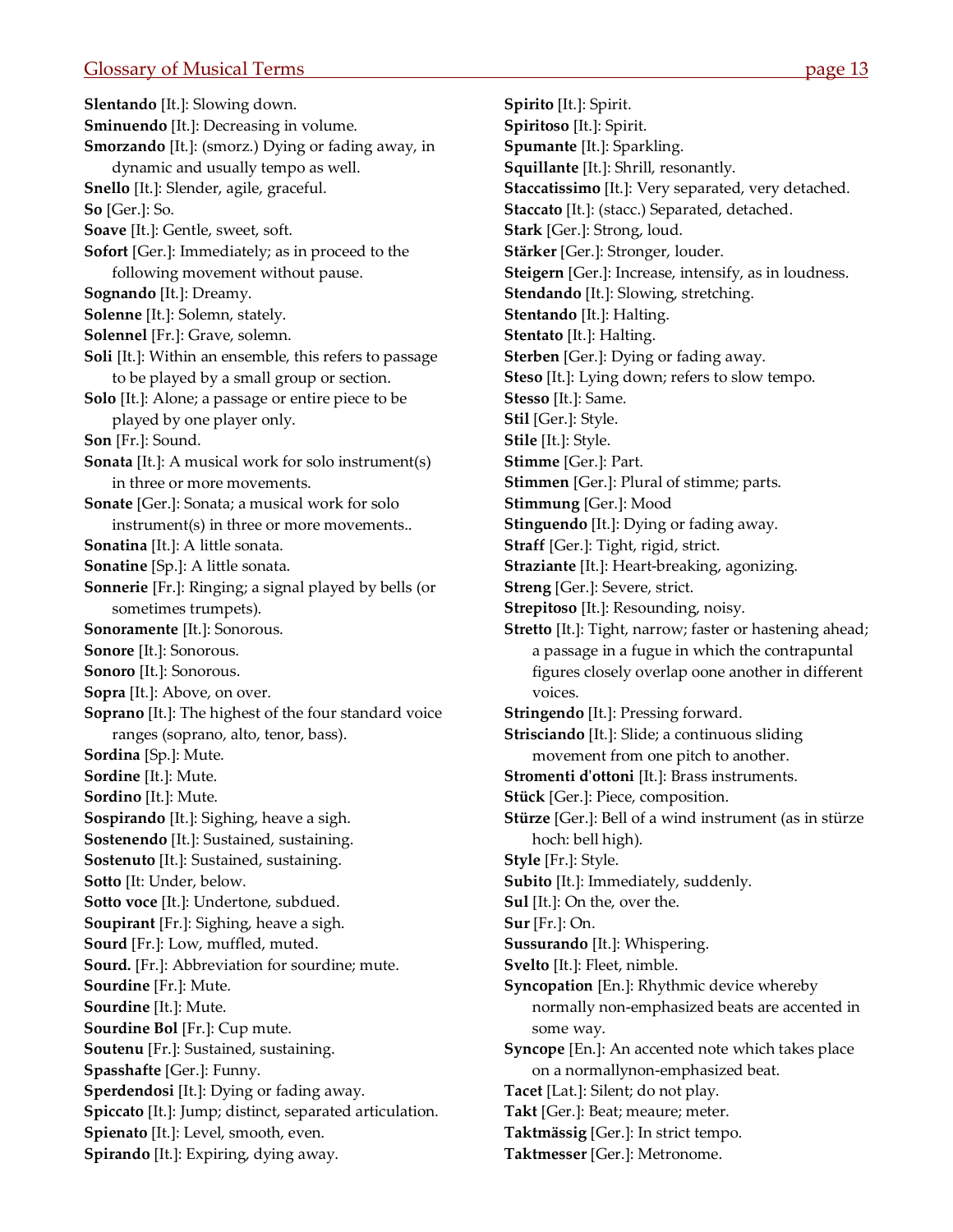<span id="page-14-0"></span>**Taktstrich** [Ger.]: Measure line. **Tanto** [It.]: So much. **Tanz** [Ger.]: Dance. **Tarantella** [It.]: Dance, usually in 6/8 time, originating in southern Italy. **Tardamente** [It.]: Dull; refers to a slow tempo. **Tardando** [It.]: Increasingly dull; refers to a slowing tempo. **Tardo** [It.]: Dull; refers to a slow tempo. **Tema** [It.]: Theme, subject, topic. **Tempestoso** [It.]: Stormy, tempestuous. **Tempo** [It.]: Time; the speed/pulse of a piece of music. **Tempo di marcia** [It.]: March tempo. **Tempo di valse** [It.]: Waltz tempo. **Tempo giusto** [It.]: Strict. precise time. **Tempo I** [Fr., Ger., It.]: (also Tempo I°) Return to original tempo after some deviation from it. **Tempo ordinario** [It.]: Common time (4/4); moderate tempo. **Tempo Primo** [It.]: Return to original tempo after some deviation from it. **Tempo rubato** [It.]: Robbed time; speeding up and slowing down for expressive purposes. **Tempo Uno** [It.]: Return to original tempo after some deviation from it. **Temps** [Fr.]: Time. **Ten.** [It.]: Abbreviation for tenuto; keep, hold, grip; sustain without detachment. **Teneramente** [It.]: Tenderly. **Tenerezza** [It.]: Tenderness. **Tenor** [It.]: One of the four standard voice ranges, below Alto and above Bass (soprano, alto, tenor, bass). **Tenuto** [It.]: Keep, hold, grip; sustain without detachment. **Ternary** [Lat.]: Consisting of three parts; in music, a form consisting of three parts: ABA. **Tessitura** [It.]: Generally used to identify the most common range within a piece of music. **Thème** [Fr.]: Theme, motive. **Thetic** [Lat.]: Describes a phrase beginnning on the downbeat of the first measure. **Till Eulenspiegels lustige Streiche** [Ger.]: ʺTill Eulenspiegel's Merry Pranks;" major orchestral work (tone poem) by Richard Strauss. **Timbre** [Lat.]: The quality of a musical tone that distinguishes voices, instruments and individual performers. **Tirando** [It.]: Pull, stretch, drag.

**Tod und Verklärung** [Ger.]: "Death and Transfiguration;" major orcheatral work (tone poem) by Richard Strauss. **Tonfarbe** [Ger.]: Tone color, timbre. **Tosto** [It.]: Quickly, immediately. **Tpt.** : Abbreviation for trumpet. **Traîner** [Fr.]: To drag. **Traîner** [Fr.]: Lounge, mope, drag along. **Tranquillo** [It.]: Quiet, peaceful. **Trascinando** [It.]: Dragging. **Trascinare** [It.]: To drag. **Trattenuto** [It.]: Drawn out, retained, held back. **Tratto** [It.]: Draw out. **Trauermarsch** [Ger.]: Funeral march. **Trauermusik** [Ger.]: Funeral music. **Trauernd** [Ger.]: Mournful, lamenting. **Träumerisch** [Ger.]: Dreamy. **Traurig** [Ger.]: Sad. **Travailler** [Fr.]: Work, work on, practice. **Treibend** [Ger.]: Driving. **Très** [Fr.]: Very. **Triple tongue** [En.]: Use of two consonants in fast articulation of triplets on brass instruments and some woodwinds; two patterns may be used: tah‐tah‐kah (most common) and tah‐kah‐tah (also known as utility or fanfare tongue). **Triste** [It.]: Sad, dolorous. **Tromba** [It.]: Trumpet. **Trombón** [Sp.]: Trombone. **Trompeta** [Sp.]: Trumpet. **Trompete** [Ger.]: Trumpet. **Trompette** [Fr.]: Trumpet. **Tronca** [It.]: Cut off. **Trop** [Fr.]: Too much. **Trpt.** : Abbreviation for trumpet. **Tuba** [Lat.]: In ancient Rome, a long, straight natural trumpet, used for military purposes. **Tutti** [It.]: All; all players together. **Über** [Ger.]: Over, above, super. **Übung** [Ger.]: Study. **Un** [It.]: One, a, an. **Un peu** [Fr.]: A little. **Un poco** [It.]: A little. **Unbetont** [Ger.]: Unstressed, not accented. **Une** [Fr.]: One, a, an. **Ungebunden** [Ger.]: Unbound, freely, unrestrained. **Ungeduldig** [Ger.]: Impatient. **Ungestüm** [Ger.]: Impetuous, impulsive. **Ungezwungen** [Ger.]: Unconstrained, freely. **Unheimlich** [Ger.]: Uncanny, uneasy. **Unis.** [En.]: Abbreviation for unison; same pitch.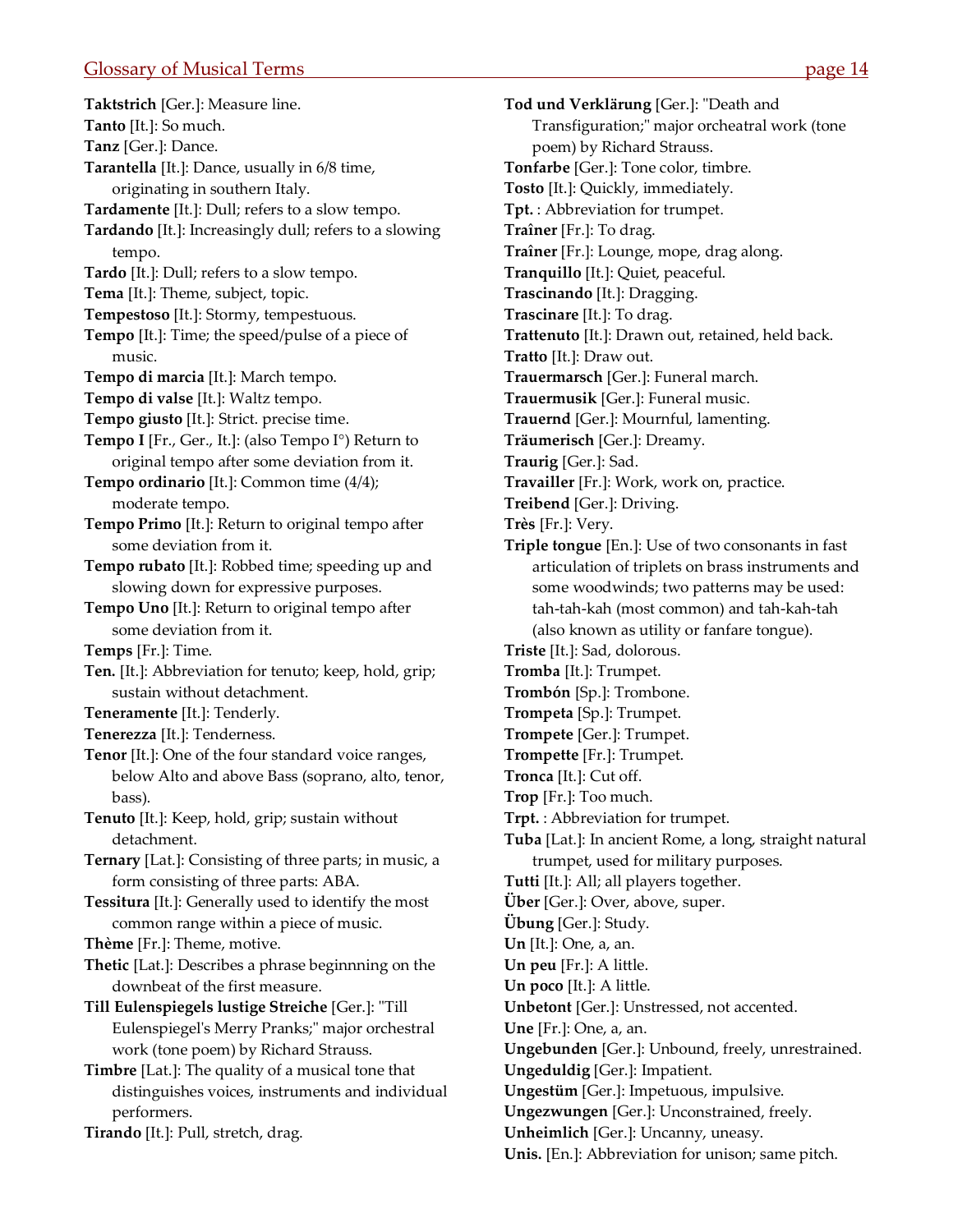<span id="page-15-0"></span>**Unison** [En.]: Same pitch. **Unisono** [It.]: Same pitch. **Uniti** [It.]: United, joined. **Unmerklich** [Ger.]: Imperceptible. **Unruhig** [Ger.]: Restless. **Unter** [Ger.]: Below, under. **Urtext** [Ger.]: Denotes a text presumed to be in the original state, without any editions of any kind. **Ut supra** [Lat.]: As above, as before. **Utility tongue** [En.]: (Fanfare tongue) Triple tongue using tah‐kah‐tah pattern; said to provide more even and precise rhythm. **V.S.** [It.]: Abbreviation for volti subito; turn quickly. **V.S.** [It.]: Abbreviation for Volti subito. **Valse** [Fr.]: Waltz; dance in 3/4 time, originating in Vienna, Austria. **Valse** [Sp.]: Dance in 3/4 time, originating in Vienna, Austria. **Valzer** [It.]: Dance in 3/4 time, originating in Vienna, Austria. **Varänderungen** [Ger.]: Variations. **Veloce** [It.]: Quick, swift. **Velocemente** [It.]: Quick, swift. **Velocissimo** [It.]: As quickly as possible. **Vent** [Fr.]: Wind instrument. **Verhallend** [Ger.]: Dying or fading away. **Verlag** [Ger.]: Publishing house. **Verlöschend** [Ger.]: Extinguishing, dying away. **Vermindert** [Ger.]: Diminishes. **Verschwindend** [Ger.]: Disappearing. **Verstärken** [Ger.]: Reinforce, strengthen. **Via** [It.]: Away. **Vibrant** [Fr.]: Vibrating. **Vibrato** [It.]: Pulsate, resonate; a fluctuation in pitch used to enliven and enrich the sound. **Vif** [Fr.]: Lively, brisk. **Vif** [Fr.]: Lively, brisk. **Vingt** [Fr.]: Twenty. **Virtuosité** [Fr.]: Virtuosity. **Vite** [Fr.]: Fast. **Vitement** [Fr.]: Fast. **Vittorioso** [It.]: Victoriously. **Vivace** [It.]: Lively, brisk. **Vivacissimo** [It.]: Very lively and brisk. **Vivamente** [It.]: Lively, brisk. **Vivement** [Fr.]: Lively, brisk. **Vivo** [It.]: Lively, brisk. **Voce** [It.]: Voice, part. **Voilé** [Fr.]: Veiled. **Volante** [It.]: Flying, gliding. **Voll** [Ger.]: Full of, filled with.

**Volonté** [Fr.]: Flying, gliding. **Volta** [It.]: Time. **Volti** [It.]: Page. **Volti subito** [It.]: Turn quickly. **Vorbereiten** [Ger.]: Prepare. **Vorher** [Ger.]: Previously. **Vorspiel** [Ger.]: Prelude, overture. **Vortrag** [Ger.]: Presentation, interpretation. **Vorwärts** [Ger.]: Forward, continue. **Vorwärtsdrängend** [Ger.]: Becoming faster; faster. **Wachsend** [Ger.]: Growing. **Waltz** [En.]: Dance in 3/4 time, originating in Vienna, Austria. **Walzer** [Ger.]: Dance in 3/4 time, originating in Vienna, Austria. **Wärme** [Ger.]: Warm. **Wechsel** [Ger.]: Change (as in change of tuning or change of instrument). **Wehmütig** [Ger.]: Melancholy. **Weich** [Ger.]: Soft, delicate. **Weinachtsoratorium** [Ger.]: "Christmas Oratorio;" major work (oratorio) for orchestra, chorus and soloists by Johann Sebastian Bach. **Wenig** [Ger.]: Few, little. **Weniger** [Ger.]: Fewer, less. **Wie** [Ger.]: As, like. **Wolno** [Pol.]: Loose, slowly. **Wuchtig** [Ger.]: Mighty, vigorous. **Würdig** [Ger.]: Worthy, dignified. **Wütend** [Ger.]: Furiously. **Zählzeit** [Ger.]: Beat; meaure; meter. **Zart** [Ger.]: Tender, delicate, delicately. **Zartheit** [Ger.]: Tenderness, delicateness. **Zärtlich** [Ger.]: Tenderness, delicateness. **Zarückhalten** [Ger.]: Slowing down. **Zäsur** [Ger.]: Pause. **Zelo** [It.]: Zeal, zealous, zealously. **Zelosamente** [It.]: Zeal, zealous, zealously. **Zeloso** [It.]: Zeal, zealous, zealously. **Ziehen** [Ger.]: Drawn out, retained, held back. **Ziemlich** [Ger.]: Fairly, quite, rather. **Zitternd** [Ger.]: Trembling, refers to tremolos. **Zögern** [Ger.]: Doubtful, hesitating. **Zu** [Ger.]: To toward. **Zuerst** [Ger.]: First. **Zunge** [Ger.]: Tongue.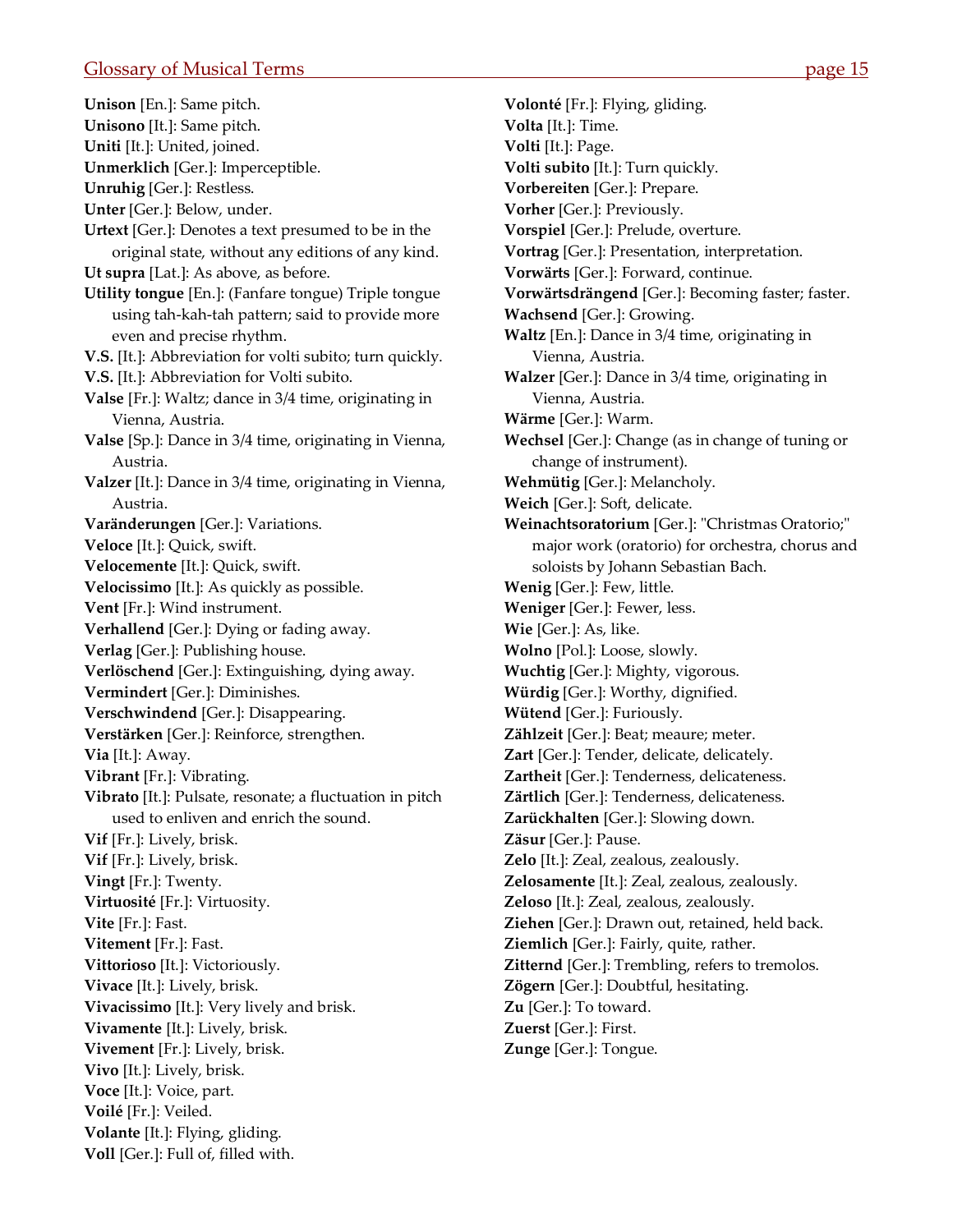<span id="page-16-0"></span>Below is a table showing the pitch-naming systems in English, French, German, Italian and Spanish. After that are shown codifications in those languages for sharps, flats, double‐sharps, double‐flats and naturals.

| Pitch Names |    |    |                |    |              |               |               |
|-------------|----|----|----------------|----|--------------|---------------|---------------|
| English     |    | D  | E              |    | $\mathbf{u}$ | A             | B             |
| German      |    |    | $E^{**}$       | Е  | G            | $A^{**}$      | $H^*$         |
| French      | ut | ré | m <sub>i</sub> | ta | sol          | <sub>la</sub> | si            |
| Italian     | do | re | m <sub>1</sub> | ta | sol          | 1a            | <sub>S1</sub> |
| Spanish     | do | re | m <sub>1</sub> | ta | sol          | 1a            | Si            |

**Pitch N** 

\*In the German system, H corresponds with B‐natural, while B‐flat is shown as Bs. \*\*In the German system, E‐flat is shown as Es and A‐flat is shown as As.

# **Sharps and Flats**

(using C as the example)

| <b>Music Notation</b> | Ħ            | b          |
|-----------------------|--------------|------------|
| English               | C-sharp      | C-flat     |
| German                | Cis          | Ces        |
| French                | ut dièse     | ut bémol   |
| Italian               | do diesis    | do bemolle |
| Spanish               | do sostenido | do bemol   |

# **Double‐sharps and Double‐flats**

(using C as the example)

| <b>Music Notation</b> | ×                  | bb                |
|-----------------------|--------------------|-------------------|
| English               | C-double-sharp     | C-double-flat     |
| German                | Cisis              | Ceses             |
| French                | ut double-dièse    | ut double-bémol   |
| Italian               | do doppio diesis   | do doppio bemolle |
| Spanish               | do doble sostenido | do doble bemol    |

# **Naturals**

| Music Notation | h                         |
|----------------|---------------------------|
| English        | natural                   |
| German         | bécarre                   |
| French         | auflösungszeichen/quadrat |
| Italian        | bequadro                  |
| Spanish        | becuadro                  |